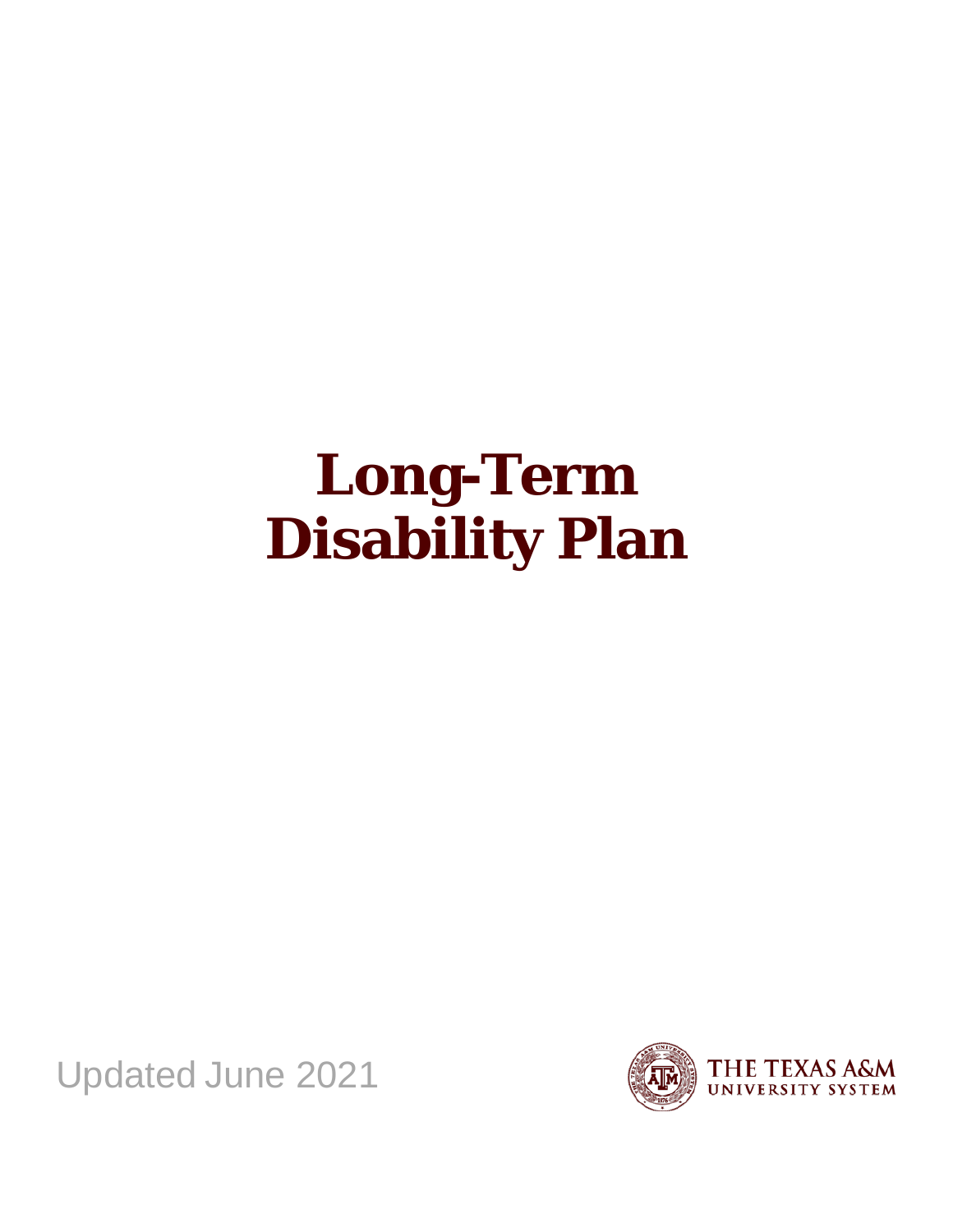# <span id="page-1-0"></span>**Introduction**

*The Texas A&M University System offers a Long-Term Disability plan to protect your income in case an extended disability prevents you from working*.

Your group health pays most of your medical bills if you become seriously ill or injured. But how will you pay your everyday expenses if you unable to work for an extended period and are no longer receiving a paycheck?

You will continue to be paid as long as you are on sick leave and vacation. Then you may be able to receive additional days of full pay from the sick leave pool. But, if your illness or injury is severe, these plans may stop paying benefits before you can return to work.

To ensure financial security for you and your family during an extended disability, The Texas A&M University System offers a Long-Term Disability (LTD) plan. It is designed to be a source of income if you are unable to work due to disability.

This booklet provides a summary of your LTD plan provisions. Most of your questions can be answered by referring to this booklet.

This booklet does not contain every detail about your plan. All details are included in the contract between The Texas A&M University System and New York Life (formerly New York Life). The contract is the final word on all plan provisions. In case of any discrepancy between this booklet and the contract, the contract will govern.

This booklet is neither a contract of current or future employment nor a guarantee of payment of benefits. The A&M System reserves the right to change or end the benefits described in this booklet at any time for any reason.

Clerical or enrollment errors do not obligate the plan to pay benefits. Errors, when discovered, will be corrected according to the provisions of the plan contract and published procedures of the A&M System.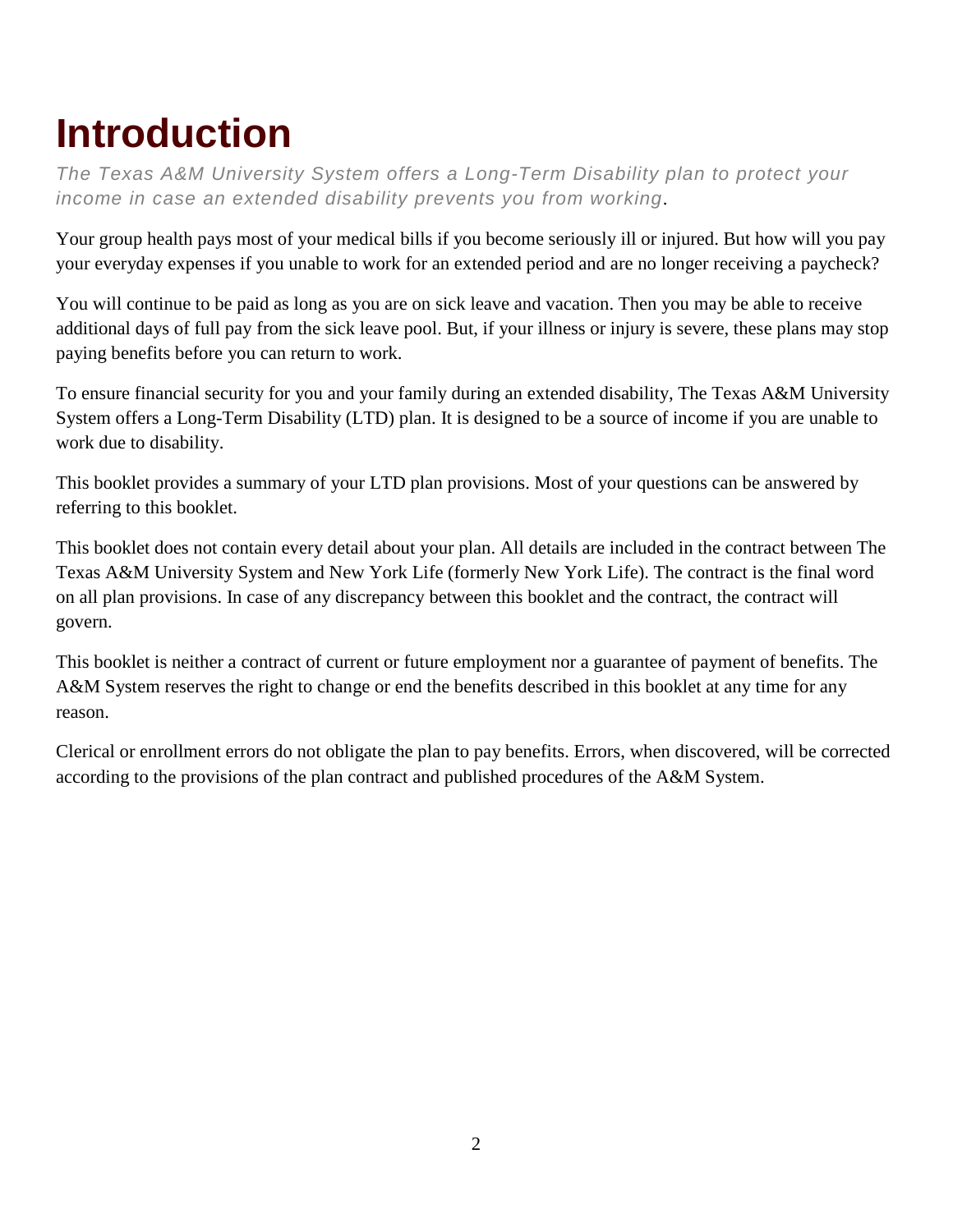# **Table of Contents**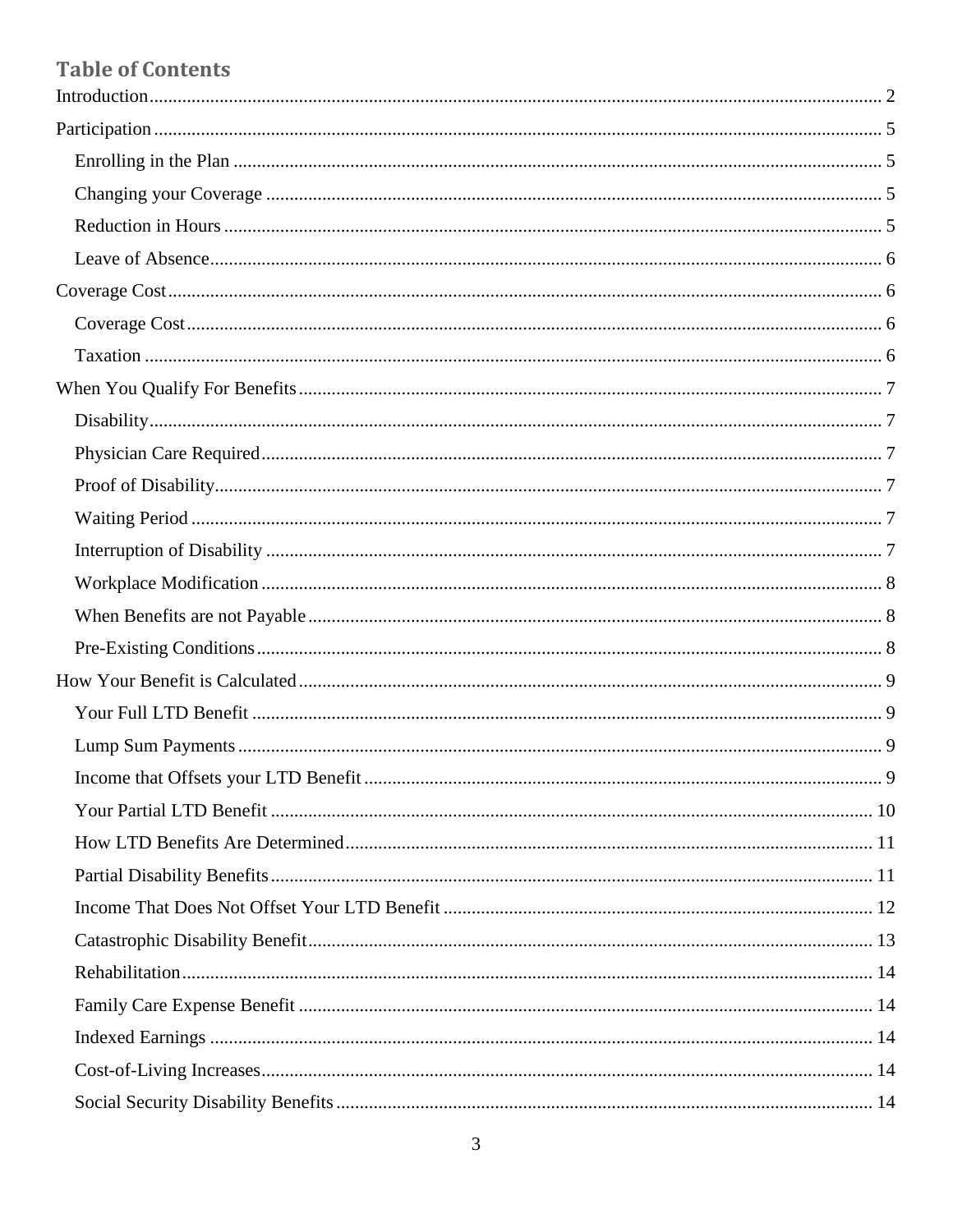| 21 |
|----|
|    |
|    |
|    |
|    |
|    |
|    |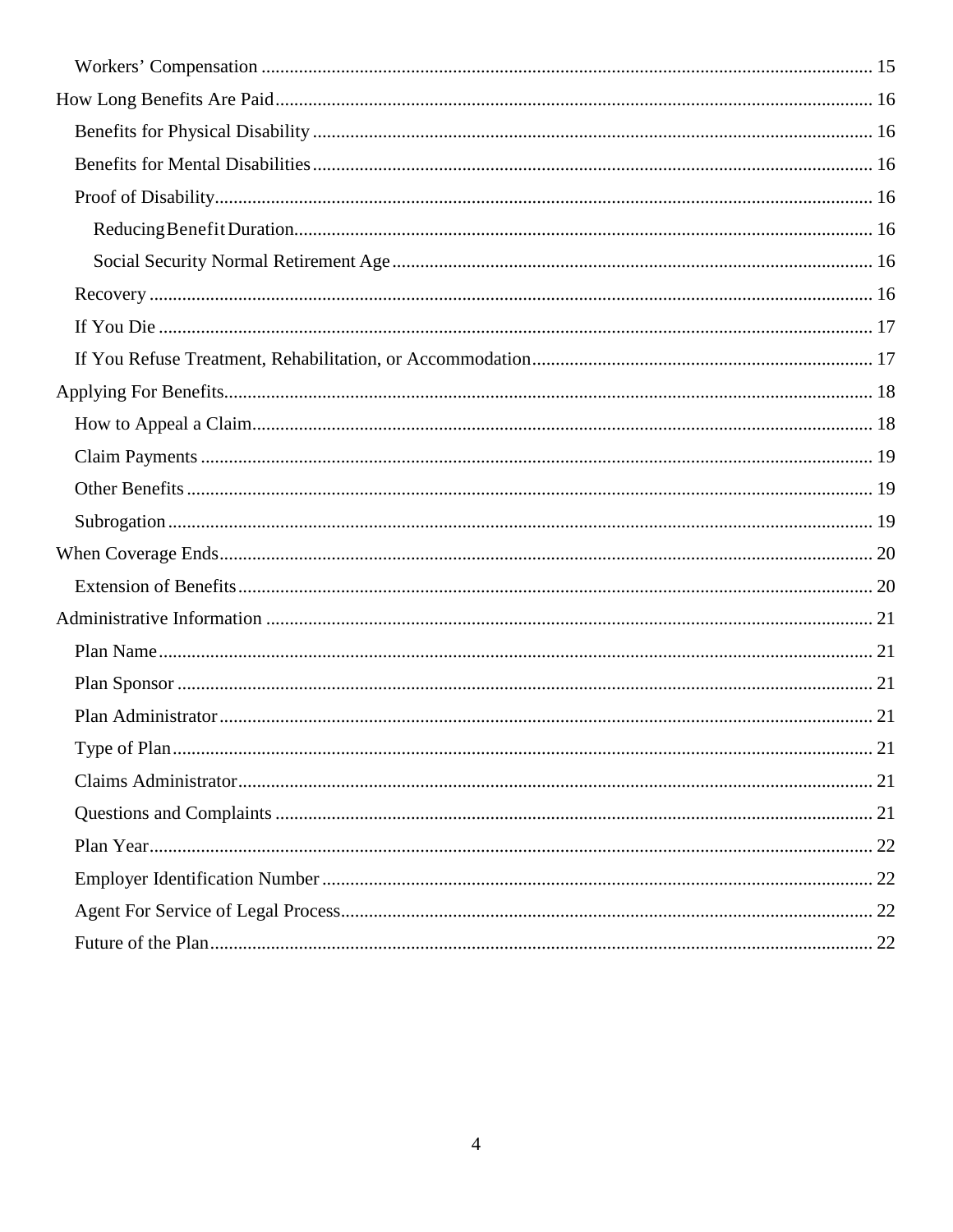# <span id="page-4-0"></span>**Participation**

*All full-time and some part-time employees are eligible for LTD coverage. Coverage can begin on your first day of work. Participation is voluntary.*

You are eligible to participate in the LTD plan if:

- You work at least 20-hours a week, and
- Your appointment is expected to continue for a term of at least  $4\frac{1}{2}$  months, and
- You are eligible to participate in the Teacher Retirement System of Texas (TRS) or Optional Retirement Program (ORP)
- You are also eligible if you are a graduate student employee who works at least 50% time for at least  $4\frac{1}{2}$ months.

Eligibility for this plan is subject to change by the A&M System or the Texas Legislature.

# <span id="page-4-1"></span>**Enrolling in the Plan**

Your coverage can take effect either on your hire date or on your state contribution eligibility date (the first of the month after your 60th day of employment). If you enroll before, on, or within seven days of your hire date. If you enroll beyond the seventh day of your hire date. If you enroll beyond the  $7<sup>th</sup>$  day of your hire date, but during your first 45 day enrollment period, your coverage will take effect on your state contribution eligibility date.

You must be actively at work on the day your coverage is to begin. If you are not, coverage will be delayed until the day after you return to work. This plan limits benefits due to preexisting conditions during the first 12 months of coverage (see "section").

# <span id="page-4-2"></span>**Changing your Coverage**

You can enroll in LTD coverage during your first 60-days of employment or during Open Enrollment. In some cases you may add coverage if you qualify with a Life Event.

A Life Event includes:

- Employee's marriage or divorce, or death of employee's spouse,
- Birth, adoption or death of a dependent child,
- Changes in the employee's, spouse's or a dependent child's employment status that affects benefit eligibility,
- Changes made by a spouse, during his/her annual enrollment period with another employer,
- The employee, or spouse becoming eligible or ineligible for Medicare or Medicaid, or
- Significant employer-or carrier-initiated changes in or cancellation of the employee's, spouse's or dependent child's coverage.

Adding LTD coverage must be consistent with the change in status caused by the Life Event. You can drop coverage with any qualified Life Event; however, you cannot re-enroll until the following annual enrollment period.

# <span id="page-4-3"></span>**Reduction in Hours**

If your work hours are reduced to between 50% and 99% time, you may keep the same level of benefits as you had before the reduction. If you prefer to have your benefits and premiums reduced, contact your Human Resources office.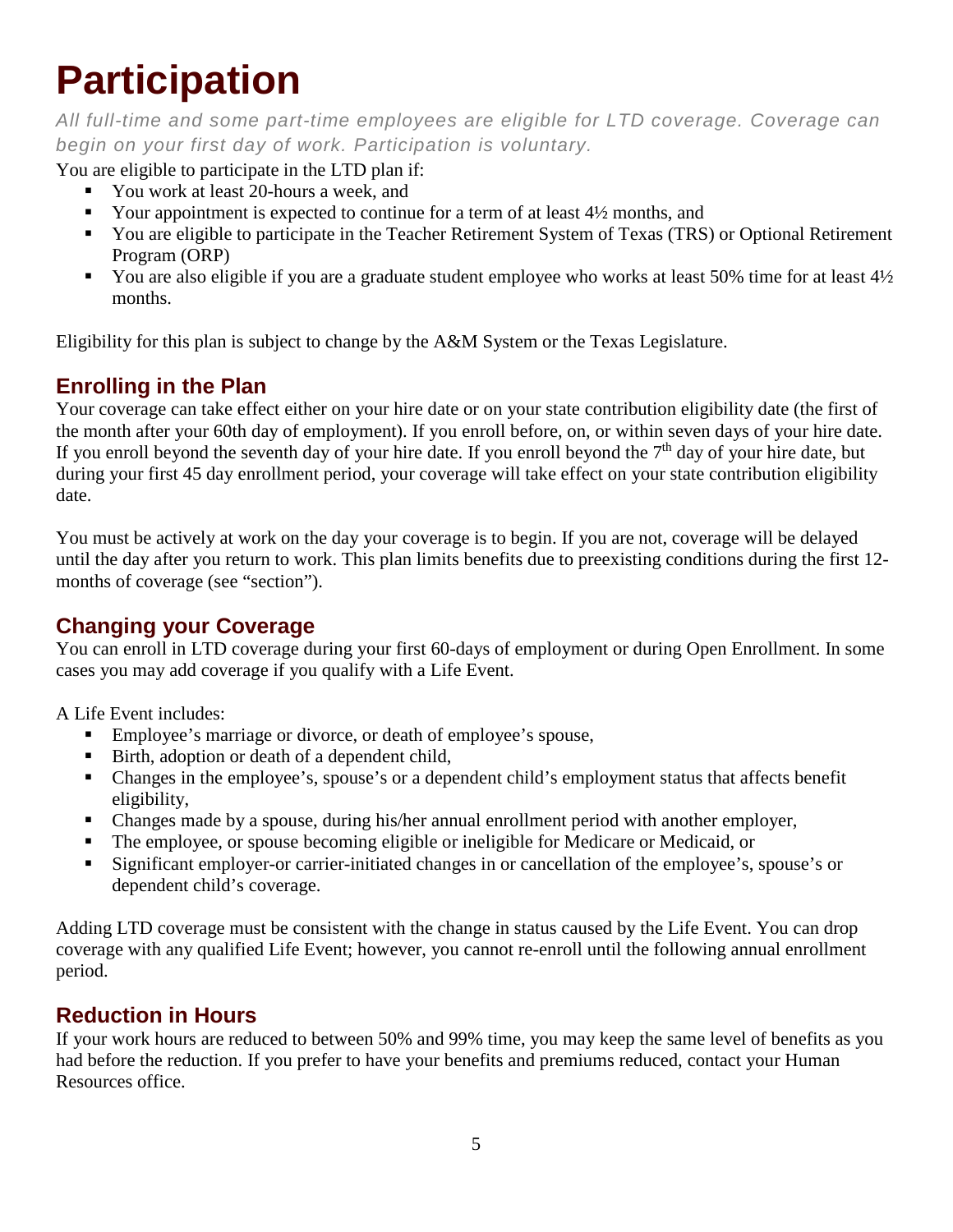#### <span id="page-5-0"></span>**Leave of Absence**

If you take a paid leave of absence, your coverage will continue and premiums will continue to be deducted from your pay. However, if you take an unpaid leave, you must make arrangements to continue your premium payments or to cancel your coverage. If you continue your coverage, the coverage amount and premium will be the same as before your leave. If you decide to discontinue your LTD coverage, your coverage will be reinstated without evidence of insurability when you return, regardless of the plan year. However, the pre-existing condition exclusion (see ["Pre-Existing Conditions"](#page-7-2)) will apply. You have 60-days after your return to make enrollment changes.

If you discontinue your coverage while on an unpaid leave under the Family and Medical Leave Act, your coverage will be reinstated without evidence of insurability or pre-existing condition exclusions when you return from leave. However, if you are within your first year of plan participation, pre-existing condition exclusions will still apply, as explained in ["Pre-existing Conditions"](#page-7-2).

# <span id="page-5-1"></span>**Coverage Cost**

*You pay the cost for this optional coverage. The cost is based on your pay and whether you use tobacco products.*

Each month, you pay for Long-Term Disability insurance if you choose to buy coverage. If you waive A&M System health coverage but certify that you have other health insurance, you may apply part of the state contribution toward your LTD coverage.

If your coverage begins in the middle of a month, you must pay your full premium for the month. You do not pay premiums while you are disabled (as defined in ["Disability"](#page-6-1)) and receiving benefits. However, the plan has a 90-day waiting period before it will pay benefits and premiums are due during the 90-day waiting period (See ["Waiting Period"](#page-6-4)).

#### <span id="page-5-2"></span>**Coverage Cost**

The cost of your coverage is based on your pay and whether you use tobacco products. You are considered a tobacco user if you have used any tobacco products in the last three months. This includes chewing tobacco as well as smoking products. You can change your tobacco-user category at any time.

If your pay increases during the year (other than on September 1), your coverage amount will increase immediately and your premiums will increase the following September 1.

#### <span id="page-5-3"></span>**Taxation**

If you pay the full LTD premium, your LTD benefits will not be taxable when you receive them. If you apply the state contribution to your premium, your benefit will be taxable.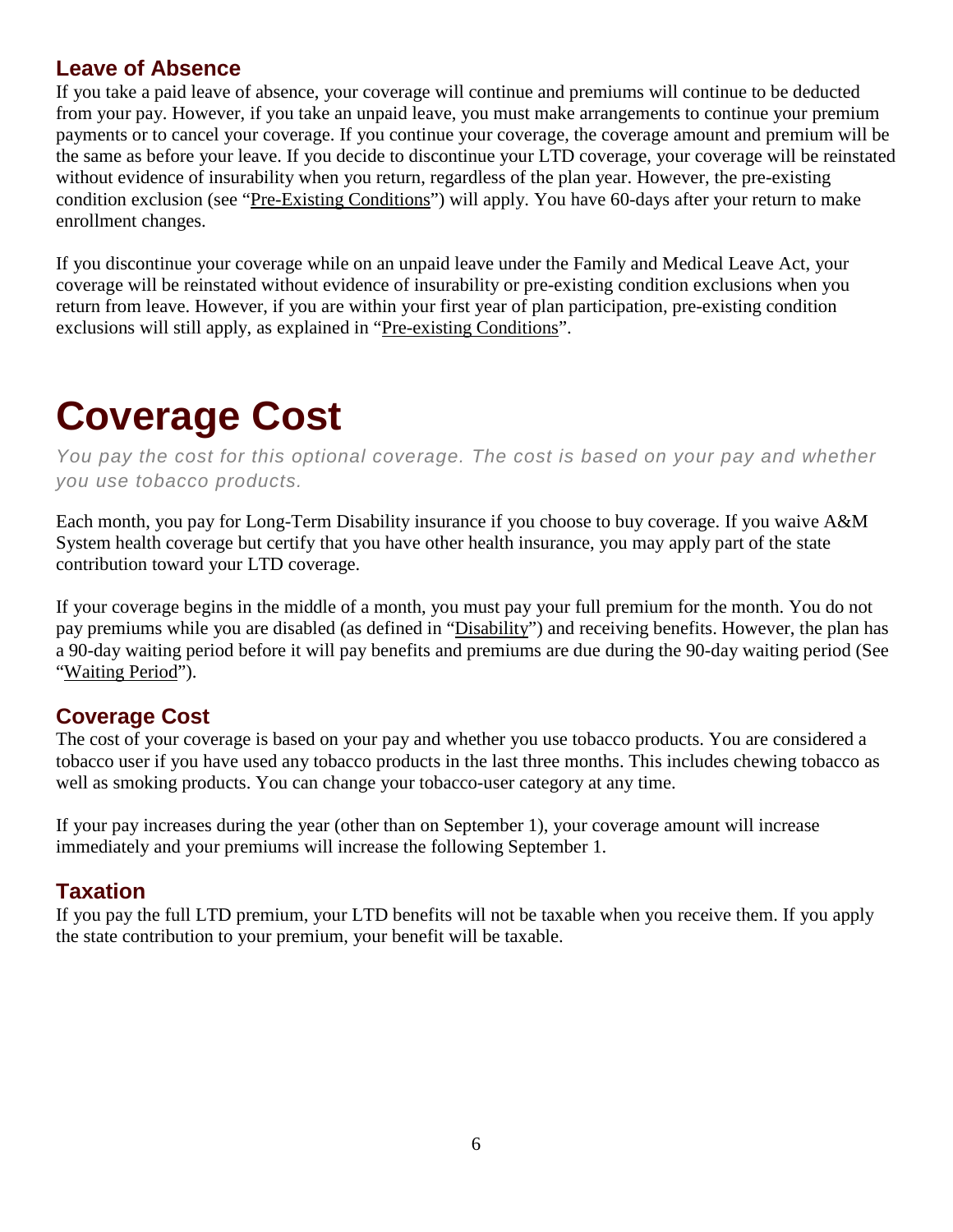# <span id="page-6-0"></span>**When You Qualify For Benefits**

In this plan, long-term disability means a disability that lasts 90 days or longer. If a disability lasts less than 90 days, you may be eligible for sick leave, vacation and sick leave pool benefits. Long-term disability (LTD) benefits can begin after you have been disabled for 90 days.

### <span id="page-6-1"></span>**Disability**

You are considered disabled if you are unable to perform one or more of the essential duties of your job due to illness or injury and you are earning 80% or less of the amount (adjusted for inflation) you were earning before you became disabled due to that illness or injury. This definition of disability applies during the 90-day waiting period and the next 60 months of disability.

You are still considered disabled after this period if you cannot perform one or more of the essential duties of any gainful occupation for which you are reasonably qualified by training, education or experience.

A gainful occupation is one that can be expected to provide you an income of at least 65% of your pre-disability income, adjusted for inflation, up to a maximum of \$8,000, within 12 months of your return to work.

Disability may be caused by pregnancy, injury, substance abuse or mental or physical illness. However, benefits for non-organic mental disabilities will be paid for a maximum of 24 months (see ["Benefits for Mental](#page-15-2)  [Disability"](#page-15-2)).

If you work in a rehabilitative job due to a disability, you will be considered disabled if you meet the definition of disability described in this section.

#### <span id="page-6-2"></span>**Physician Care Required**

No benefit will be paid for any day on which you are not under the care of a legally licensed physician.

#### <span id="page-6-3"></span>**Proof of Disability**

To qualify for benefits, you must provide, at your expense, proof of your disability from a licensed physician. The certifying physician may not be you or your spouse, child, parent, sister or brother. New York Life may require certification from a licensed physician approved or selected by New York Life and may request additional information as well.

After your disability payments begin, you may be asked to periodically provide evidence of your continued disability and continuing treatment by a licensed physician.

#### <span id="page-6-4"></span>**Waiting Period**

Benefits will begin after you have been disabled for 90 consecutive days. The 90-day waiting period will begin on the date New York Life determines that your disability began. During this 90-day period, you may use sick leave, vacation and, if approved, sick leave pool to continue your income for as long as possible.

#### <span id="page-6-5"></span>**Interruption of Disability**

If your disability ends and then resumes during the waiting period, the days of disability before and after the period(s) of no disability will count toward the 90-day waiting period. The days on which you were not disabled will not count toward the waiting period.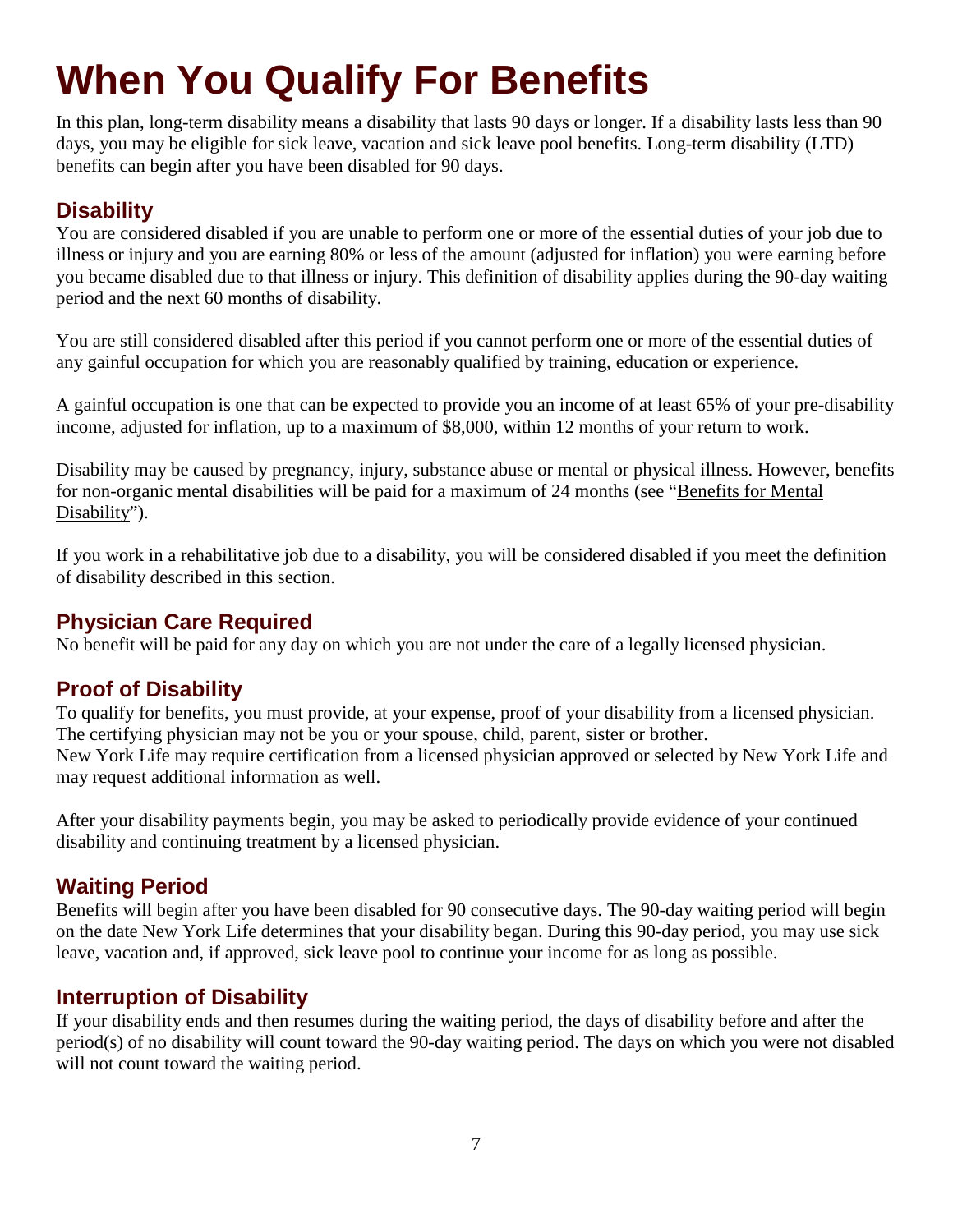For example, if you become disabled and are unable to work for 40 days, then return to work for 10 days, and again become and remain disabled from the same cause, you will be able to begin receiving benefits 100 days after you first became disabled (90-day waiting period plus the 10 days you returned to work).

In most cases, recurrent periods of disability are considered one period if:

- they are due to the same or a related cause,
- your coverage continued from the date the first period ended until the second period began,
- the periods are separated by less than six months of active full-time work during which you have performed all of the material duties of any occupation, and
- you are not covered by another group long-term disability plan and entitled to payments from that plan.

As long as a disability is considered one period, only one 90-day waiting period must be satisfied. For example, if you were disabled for a year and then returned to work for two months and again became disabled from the same cause, you could qualify for benefits immediately. However, if you had returned to work for six months or more, you would have to wait another 90 days before LTD payments would begin again.

#### <span id="page-7-0"></span>**Workplace Modification**

If a covered injury or illness makes it difficult for you to perform the essential duties of your regular occupation, the LTD plan may pay the A&M System up to one times your monthly LTD benefit to make changes to your worksite to help you return to work. Modifications must be approved in advance by New York Life. New York Life may require that you are examined or evaluated by a health care professional or vocational or rehabilitation expert of New York Life's choice to evaluate the appropriateness of any proposed modification.

### <span id="page-7-1"></span>**When Benefits are not Payable**

You will not be eligible to receive LTD benefits if your disability is a result of:

- a pre-existing condition (see description below),
- declared or undeclared war or any act of war,
- intentionally self-inflicted injuries, or commission or attempted commission of a felony or participation in an illegal occupation.

# <span id="page-7-2"></span>**Pre-Existing Conditions**

A pre-existing condition is an illness or injury for which you receive medical treatment, consultation, care or services (including diagnostic measures) or take prescribed drugs or medicines during the 90 days before your LTD coverage begins.

The plan will not cover any disability caused by, contributed to, or resulting from a pre-existing condition unless the disability begins after you have been covered under the plan for 12 months.

In determining whether a disability is due to a pre-existing condition, New York Life will credit you for any time you were insured under the prior plan. If your disability is due to a pre-existing condition as described in this plan, but would not have been due to a pre-existing condition under the prior plan, New York Like will pay a benefit equal to the lesser of:

- The benefit amount under this plan; or
- The disability income insurance benefit that would have been payable to you under the prior plan.

If your disability would have been due to a pre-existing condition under the prior plan, it will be treated as having been caused by a pre-existing condition under this plan.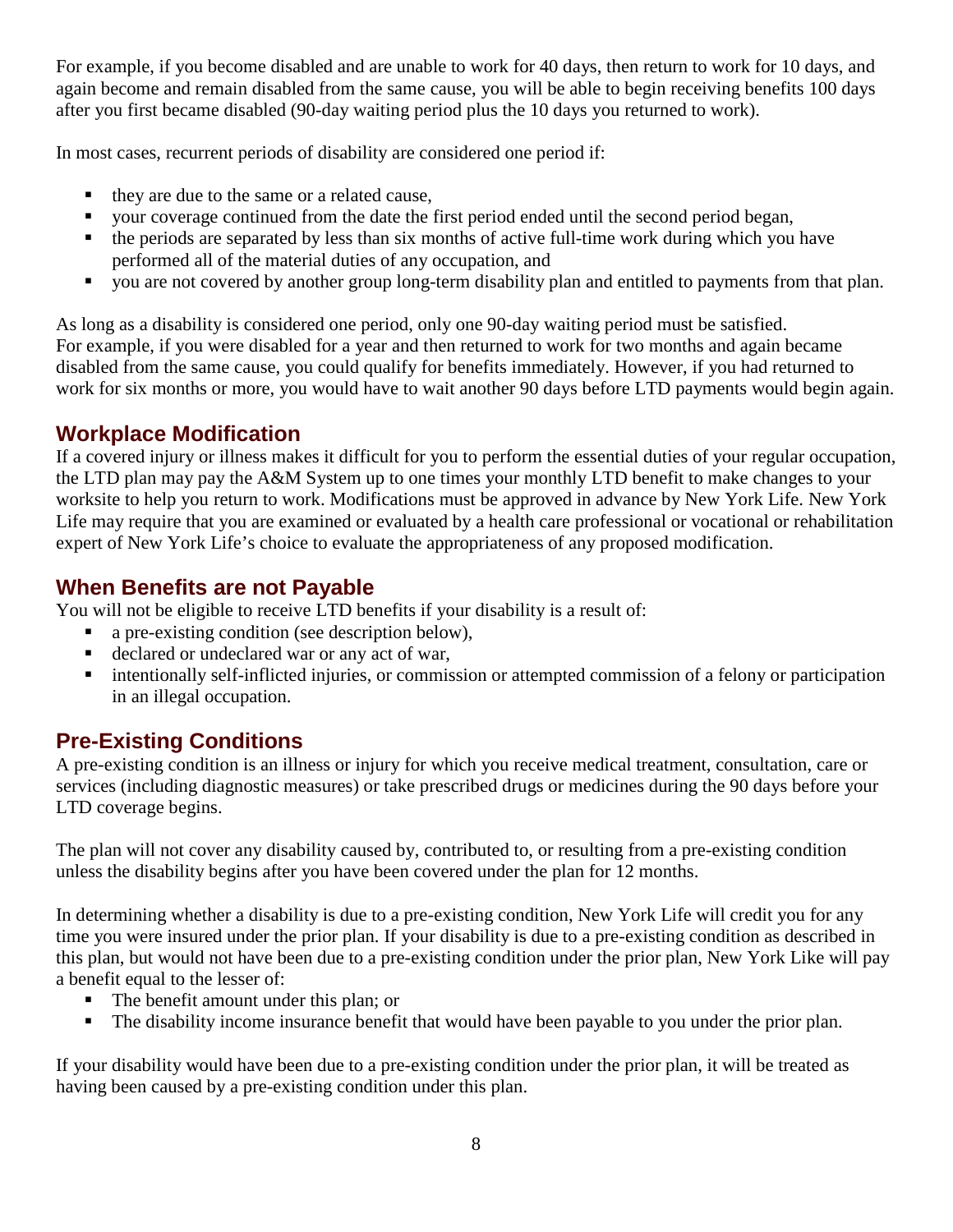# <span id="page-8-0"></span>**How Your Benefit is Calculated**

*If you are disabled, you will receive from the plan and other sources a combined benefit equal to 65% of your pay from the plan and other sources. The maximum benefit from all sources combined is \$8,000 per month.*

The long-term disability plan is designed to provide income to help meet your everyday expenses should you become disabled. To do this, the plan works with other benefits you receive to provide 65% of your annual predisability income of up to \$147,692.

## <span id="page-8-1"></span>**Your Full LTD Benefit**

If you are disabled and are either unable to work or able to work but earn less than 20% of your pre-disability pay, you will receive a full LTD benefit.

To determine your full LTD benefit, other sources of disability income are considered. Your LTD benefit together with these other benefits provides you 65% of your monthly pre-disability pay up to a maximum benefit from all sources of \$8,000 a month. Regardless of your other benefits, the LTD plan will pay you at least \$100 a month or 10% of your monthly benefit before reduction for other benefits, whichever is more. These other sources of income include benefits from Social Security, Workers' Compensation, association plans, and other government or company programs for which you qualify. Your LTD benefit is based on most other sources of income for which you are eligible whether or not you apply for them.

If you are eligible for disability payments from any plan that offsets your LTD benefit (such as Social Security or Workers' Compensation) and you do not begin receiving those payments immediately for any reason, New York Life reserves the right to estimate the monthly benefit amount and to reduce your LTD benefit by the estimated amount payable from the other plan.

Your LTD benefit is reduced by benefits from TRS or ORP when you receive payments from these plans while you are receiving LTD benefits.

Your benefit will be calculated as of the day New York Life determines you became totally disabled. The pay used to figure your benefit will be 1/12 of your annual budgeted pay as of the day you became disabled, not counting commissions, bonuses, overtime, longevity or hazardous duty pay, or other fringe benefits. Any pay increases that become effective after your disability begins will not be considered in determining your benefit. If benefits are payable for less than a month, you will receive 1/30 of the monthly benefit for each day you are disabled.

#### <span id="page-8-2"></span>**Lump Sum Payments**

If you receive a lump-sum benefit from another source, such as Workers' Compensation, in order to figure your LTD plan benefit New York Life will prorate that lump-sum over the period it would normally be paid or over a period of five years.

If you receive a retroactive payment from another plan, New York Life will refigure the benefits you have already received. **You must pay New York Life back for any overpayments you received.**

#### <span id="page-8-3"></span>**Income that Offsets your LTD Benefit**

Any income you start receiving from certain sources after your disability begins offsets your LTD benefits. In other words, the plan takes 65% of your pay, subtracts any amount you receive from the following sources, and pays you the remaining amount as LTD benefits.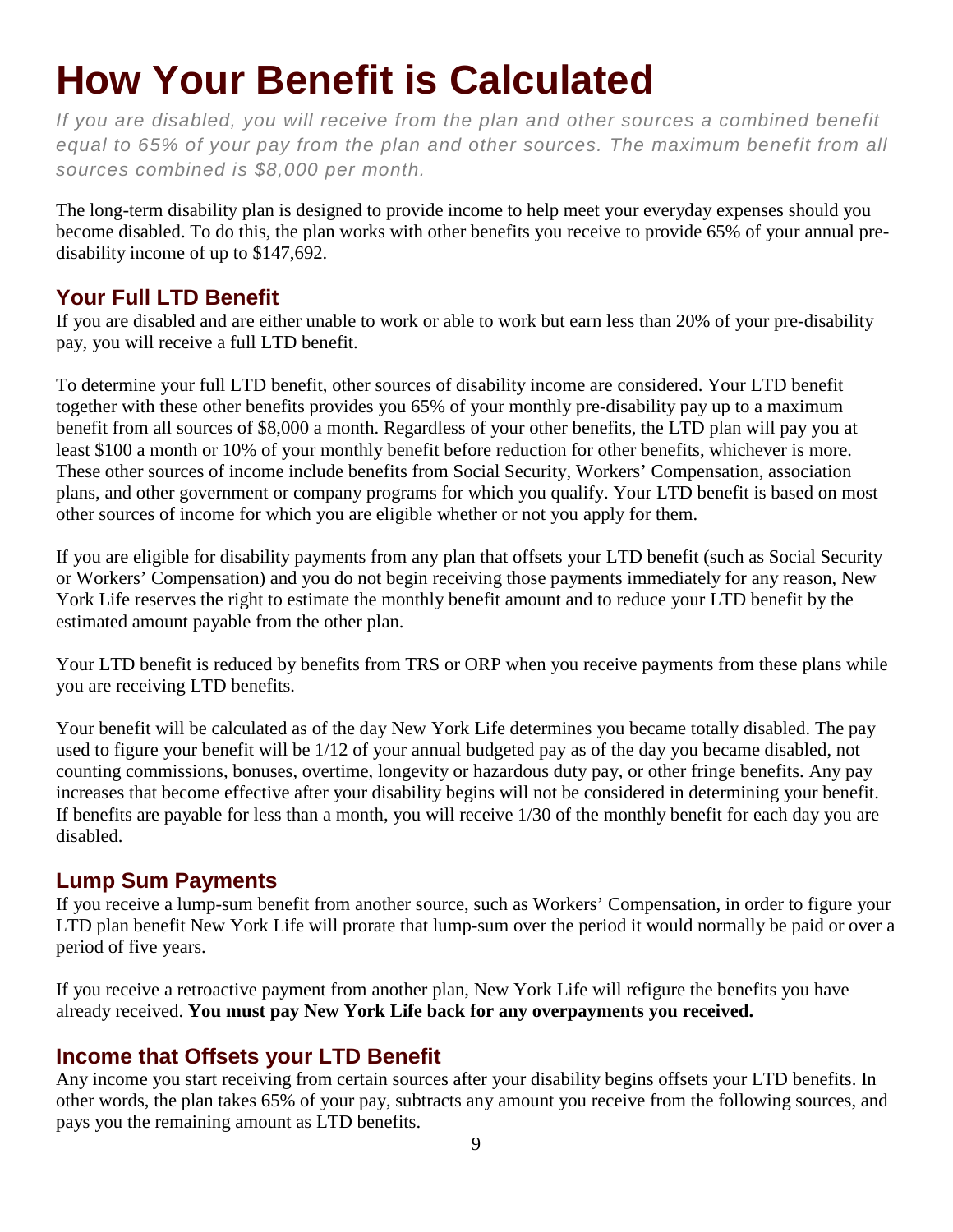Your LTD benefit will be offset by any disability payments you are eligible to receive from:

- Social Security disability benefits to which you or your family may be entitled because of your disability or any other governmental law or program that provides disability or unemployment benefits as a result of your job, including the Railroad Retirement Act, Canada Pension Plan, Canada Old Age Security Act, Quebec Pension Plan or any such provincial plan
- any group LTD plan
- A&M System sick leave, sick leave pool, emergency leave or holidays
- temporary benefits under workers' compensation law, the Jones Act, occupational disease law or similar laws,
- disability benefits from the Veteran's Administration or any other foreign or domestic government agency, including any increase in the benefit that becomes effective after you become disabled under this plan.

Your LTD benefit will be offset by any benefits you actually receive from the following while receiving LTD benefits:

- any disability benefits from an employer retirement plan, including TRS or ORP
- **a** any retirement benefits from an employer retirement plan, including TRS or ORP, unless you immediately transfer the payment to another IRS-qualified plan to fund future retirement payments
- Social Security retirement benefits for you or your family, unless you become disabled after age 70 and are already receiving Social Security benefits
- regular benefits under Workers' Compensation law, the Jones Act, occupational disease law or similar laws,
- settlements or judgments, minus associated costs, of a lawsuit that represents or pays you for your loss of earnings

# <span id="page-9-0"></span>**Your Partial LTD Benefit**

During the first two years of a disability that allows you to continue working and earning from 20% to 80% of your pre-disability pay, your benefit will be calculated the same way as a full disability benefit. However, if your LTD benefit (before reduction for other income benefits) plus your current earnings total more than 100% of your pre-disability pay, your LTD benefit will be reduced so that your total income is no more than the amount you earned before disability.

After the first 24-months, your LTD benefit will be recalculated to take into consideration the percentage of your pre-disability pay you are earning. The formula that will be used is:

pre-disability pay minus earnings during disability multiplied by 65%

You will receive at least the minimum LTD benefit each month from the plan while eligible for a partial benefit. You will no longer be eligible for LTD benefits if your disability earnings exceed 80% of your pre-disability income (your pay as of the day you became disabled, adjusted for inflation) during the first 60-months of disability. Yourbenefit eligibilitywill also end any time after this period when your monthly disability earnings are greater than your monthly partial LTD benefit. You will not receive an LTD benefit for any month in which your earnings exceed the limits described below.

For purposes of calculating your partial LTD benefit, your disability earnings will be the amount you are actually earning or the amount you could earn if you were working to your maximum capacity, whichever is greater. During your first 60-months of disability, maximum capacity is the most work you are able to do and is reasonably available in your regular occupation. After this period, maximum capacity is based on the most work you are able to do and is reasonably available in any gainful occupation for which you are reasonably qualified by training, education or experience.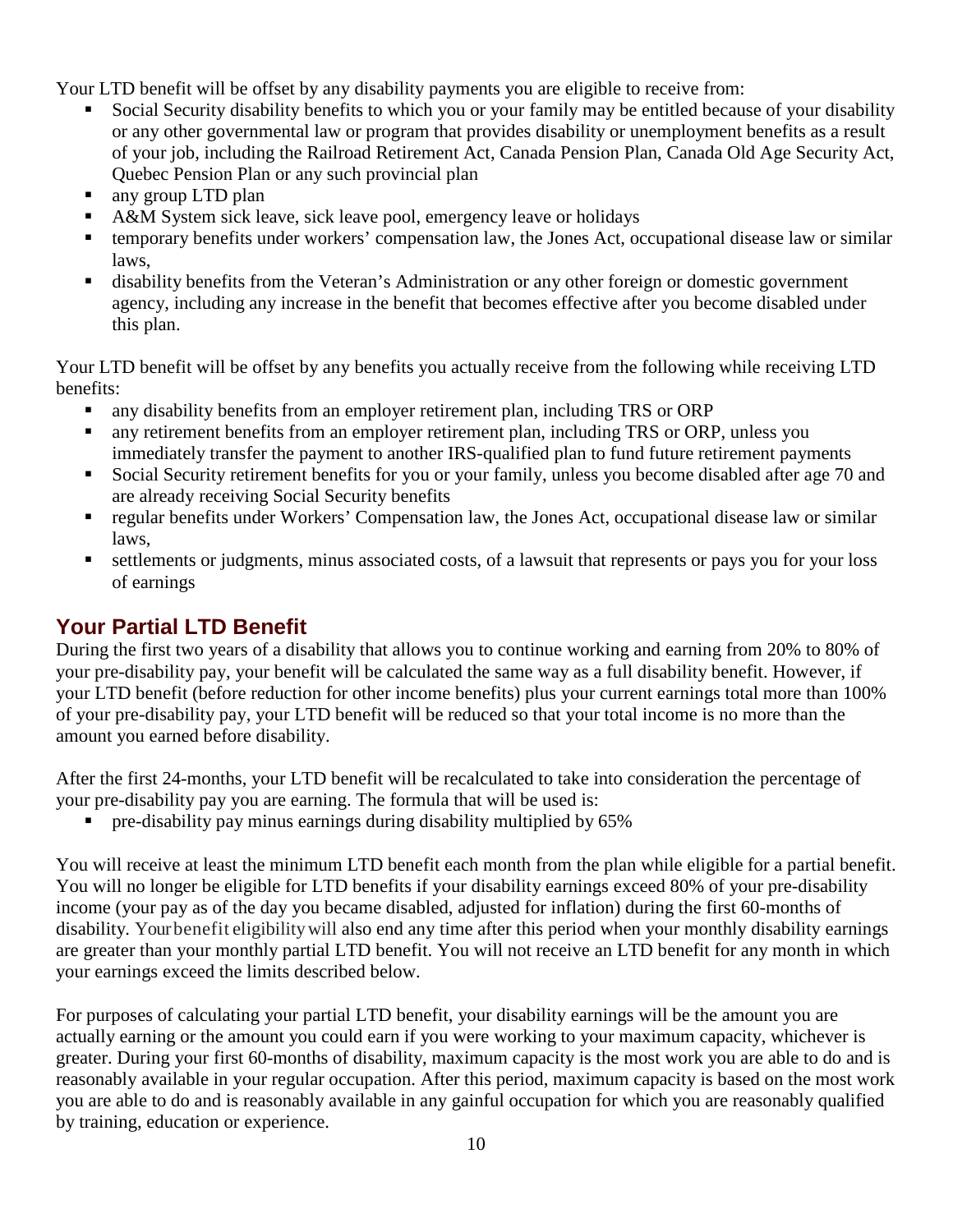If you refuse an offer of employment that is within your capabilities as described by your physician and consistent with your education, training and experience, the amount of pay you were offered will be used to figure your partial disability benefit. This applies to an offer of employment from any employer.

# <span id="page-10-0"></span>How LTD Benefits Are Determined

| Monthly pay when you became disabled: \$2,000                                                      |                                                           | Monthly pay when you became disabled: \$2,500                                                                                                                                  |                                                     |  |
|----------------------------------------------------------------------------------------------------|-----------------------------------------------------------|--------------------------------------------------------------------------------------------------------------------------------------------------------------------------------|-----------------------------------------------------|--|
| First the plan figures your full monthly benefit:                                                  |                                                           | First the plan figures your full monthly benefit:                                                                                                                              |                                                     |  |
| Monthly pay<br>Benefit percentage<br><b>Target benefit</b>                                         | \$2,000.00<br>65%<br>\$1,300.00                           | Monthly pay<br>Benefit percentage<br><b>Target benefit</b>                                                                                                                     | \$2,500.00<br>65%<br>\$1,625.00                     |  |
| Then the plan looks at the other benefits you receive:                                             |                                                           | Then the plan looks at the other benefits you receive:                                                                                                                         |                                                     |  |
| Social Security<br>Workers' Compensation<br><b>TRS</b><br>\$<br>Total other income                 | \$400.00<br>200.00<br>$0.00*$<br>$^{+}$<br>600.00         | Social Security<br>Workers' Compensation<br><b>TRS</b><br>Total other income                                                                                                   | $$600.00**$<br>600.00<br>$+$ 800.00**<br>\$2,000.00 |  |
| Your LTD benefit is your target benefit minus the<br>other benefits you receive:                   |                                                           | Your other income is more than your target benefit.<br>Therefore, you receive the minimum benefit -- \$100 or<br>10% of your target benefit.                                   |                                                     |  |
| Target LTD benefit<br>Other income benefits<br><b>Actual LTD benefit</b>                           | \$1,300.00<br>600.00<br>\$700.00                          | Target benefit<br>Minimum percentage<br><b>Minimum benefit</b>                                                                                                                 | \$1,625.00<br>10%<br>X<br>\$162.50                  |  |
| Your total income during disability is your<br>LTD benefit plus the other benefits you<br>receive: |                                                           | Since 10% of your target benefit is more than \$100, your<br>LTD benefit is \$162.50. Your total income disability is<br>your LTD benefit plus the other benefits you receive: |                                                     |  |
| LTD benefit<br>Other income benefits<br><b>Total disability income</b>                             | 700.00<br>$\mathcal{S}$<br>600.00<br>$^{+}$<br>\$1,300.00 | LTD benefit<br>Other income benefits<br><b>Total disability income</b>                                                                                                         | 162.50<br>\$<br>$+2,000.00$<br>\$2,162.50           |  |

\*Assumes you elect to defer payment of your benefit until you no longer are receiving LTD payments. \*\*Assumes you elect to receive TRS benefit while you are receiving LTD benefits. This is taxable income. In some cases, Social Security benefits and other sources of income could also be taxable.

#### <span id="page-10-1"></span>Partial Disability Benefits

If you continue to work with a disability or take a rehabilitative job and earn 20% to 80% of your predisability pay, here's how your benefit will be calculated. Using the first example on page 12, your pay before disability was \$2,000. Your unreduced disability benefit is \$1,300 (65% of \$2,000). Since most other disability income sources do not pay benefits for partial disability, we'll assume you receive no other benefits. Assuming you work part time and earn \$500 a month, here's how your disability income will be calculated: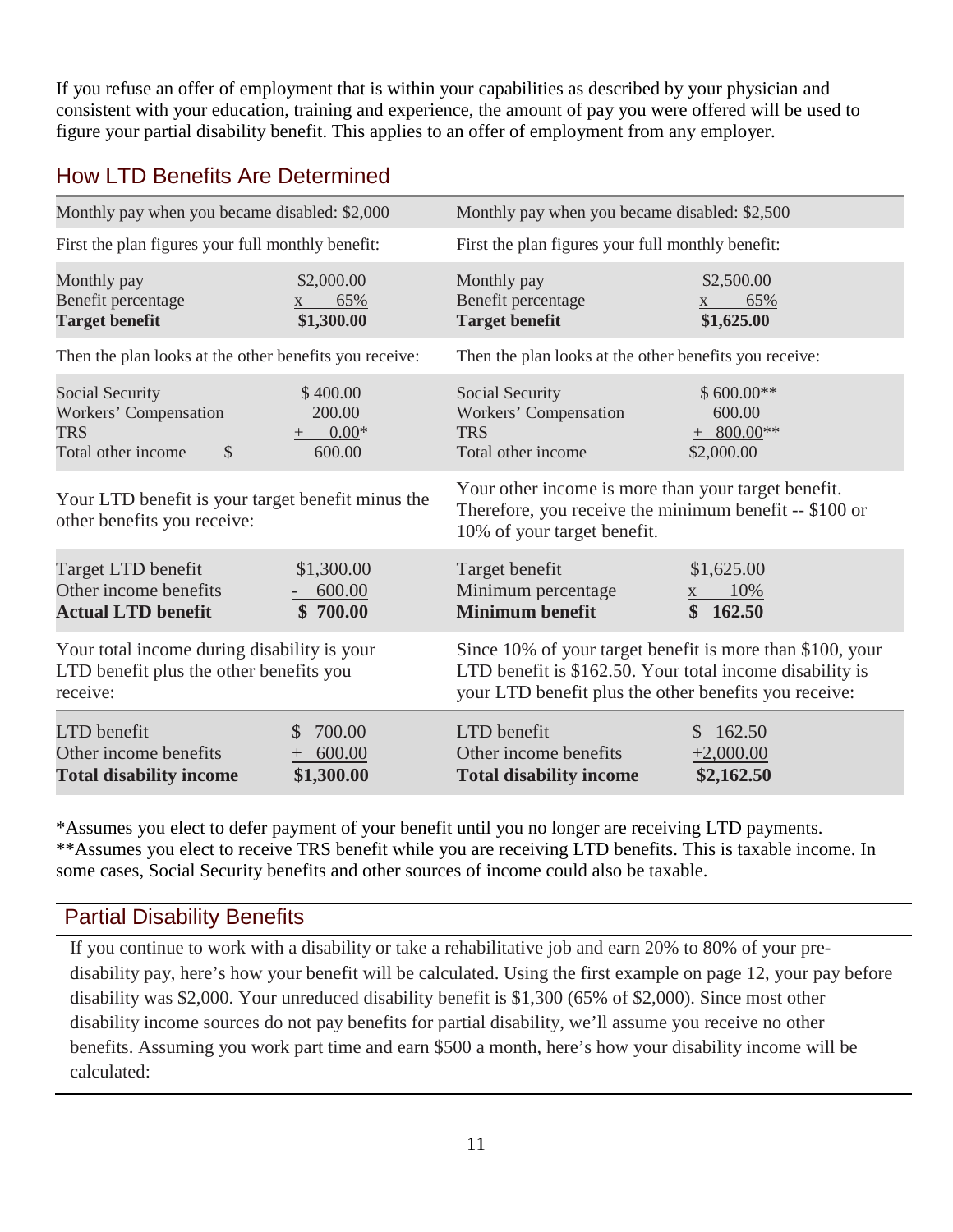| <b>First 24-months</b>     |            | <b>After first 24-months</b>                                                                                   |               |
|----------------------------|------------|----------------------------------------------------------------------------------------------------------------|---------------|
| LTD benefit                | \$1,300    | Pre-disability pay                                                                                             | \$2,000       |
| plus                       |            | minus                                                                                                          |               |
| Post-disability pay        | 500<br>$+$ | Post-disability pay                                                                                            | 500           |
| <b>Total income during</b> |            |                                                                                                                | \$1,500       |
| partial disability         | \$1,800    | multiplied by                                                                                                  | x 65%         |
|                            |            | <b>Partial disability</b>                                                                                      | \$975         |
|                            |            | Your total disability income in this case is your partial disability<br>benefit plus your post-disability pay: |               |
|                            |            | Partial LTD benefit<br>plus                                                                                    | 975           |
|                            |            | Post-disability pay<br><b>Total income during</b>                                                              | 500<br>$^{+}$ |
|                            |            | partial disability                                                                                             | \$1,475       |

Yourbenefit eligibilitywill also end any time after this period when your monthly disability earnings are greater than your monthly partial LTD benefit. You will not receive an LTD benefit for any month in which your earnings exceed the limits described below.

For purposes of calculating your partial LTD benefit, your disability earnings will be the amount you are actually earning or the amount you could earn if you were working to your maximum capacity, whichever is greater. During your first 60-months of disability, maximum capacity is the most work you are able to do and is reasonably available in your regular occupation. After this period, maximum capacity is based on the most work you are able to do and is reasonably available in any gainful occupation for which you are reasonably qualified by training, education or experience.

If you refuse an offer of employment that is within your capabilities as described by your physician and consistent with your education, training and experience, the amount of pay you were offered will be used to figure your partial disability benefit. This applies to an offer of employment from any employer.

#### <span id="page-11-0"></span>**Income That Does Not Offset Your LTD Benefit**

While most group benefits offset—or reduce—the amount you receive from the LTD plan, some sources of income do not affect your benefit. These include any income you receive from:

- A&M System vacation
- a no-fault automobile policy
- personal investments
- personal disability income plan not obtained through a group- or employer-related program
- credit disability insurance or franchise disability income plans
- Veteran's Administration disability benefits, if payments began before your disability began
- military retirement benefits
- profit sharing, employee stock, thrift, 403(b) (excluding ORP or another employer-funded retirement plan) or 401(k) plans
- individual retirement accounts, individual tax-sheltered annuities, tax-deferred accounts, deferred compensation plans, Keoghs or capital accounts
- another employer's retirement plan, if payments began before your disability began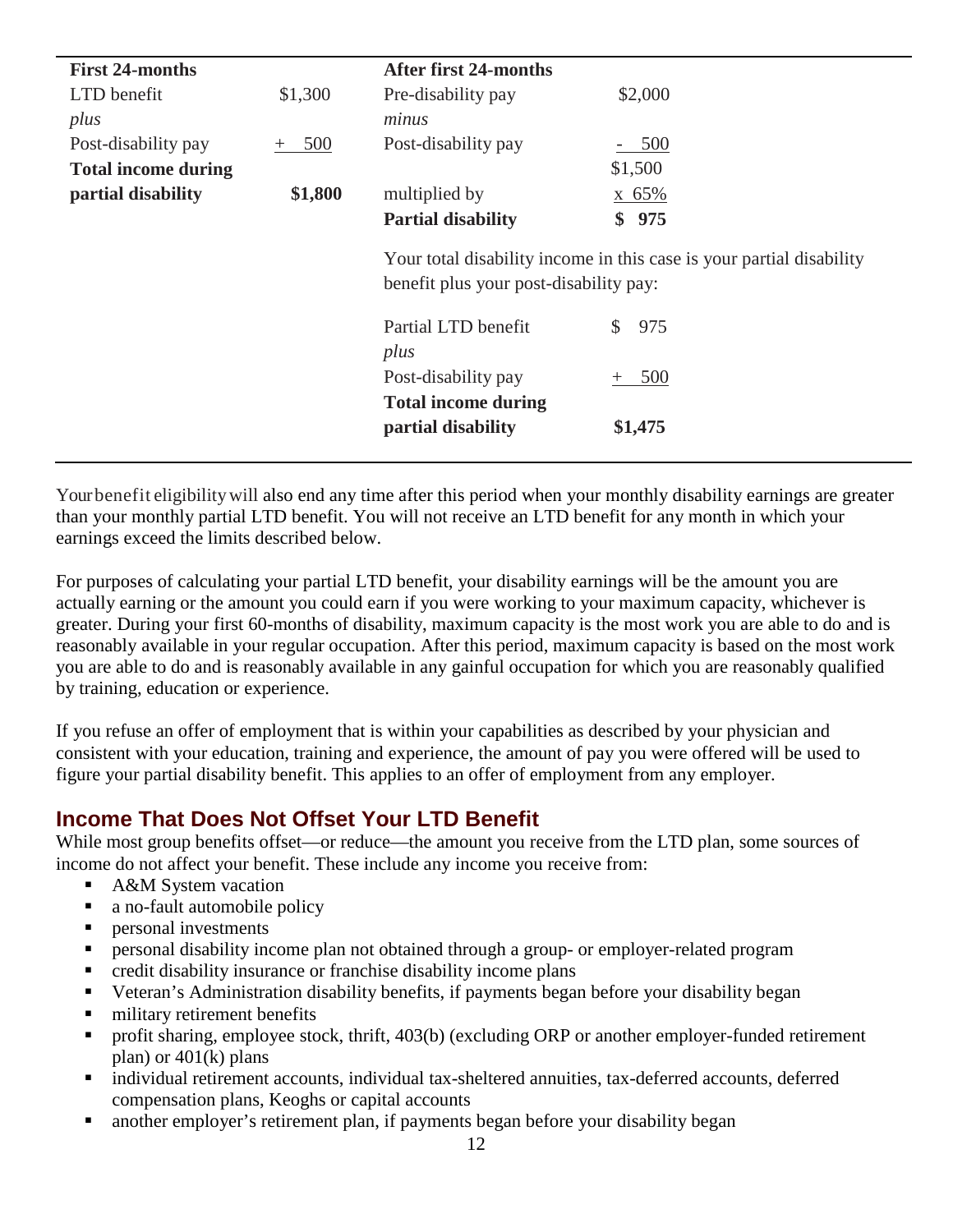- group voluntary AD&D plans for partial or full paralysis
- long-term care plans

### <span id="page-12-0"></span>**Catastrophic Disability Benefit**

A "Catastrophic Disability" means you are either unable to perform, without Substantial Assistance, at least two Activities of Daily Living, or you have a severe cognitive impairment that requires substantial supervision to protect you or others from threats to health and safety. "Activities of Daily Living" are:

- 1. Bathing (i.e., washing oneself in a shower or tub, including getting into or out of the tub or shower, or washing oneself by sponge bath.)
- 2. Dressing oneself by putting on and taking off all items of clothing and needed braces, fasteners and artificial limbs.
- 3. Continence (i.e., the ability to maintain control of one's own bowel and bladder function; or when unable to maintain bowel or bladder function, the ability to perform associated hygiene, including caring for a catheter or colostomy bag).
- 4. Toileting oneself by getting to and from the toilet, getting on and off the toilet, and performing personal hygiene associated with toileting.
- 5. Feeding oneself by getting nourishment into one's own body either from eating food that is made available to you in a receptacle such as a plate, cup or table, or by feeding oneself by a feeding tube or intravenously.
- 6. Transferring (i.e., the ability to get oneself into or out of a bed, a chair or wheelchair; or the ability to move from place to place either by walking, use of a wheelchair, or some other means.)

"Cognitive Impairment" means the loss or deterioration in intellectual capacity that meets these requirements:

- 1. The loss or deterioration in intellectual capacity is comparable to and includes Alzheimer's disease and similar forms of irreversible dementia;
- 2. The loss or deterioration in intellectual capacity is measured by clinical evidence and standardized tests that reliably measure impairment in the individual's short-term and long-term memory, orientation as to person, place, or time and deductive or abstract reasoning.

"Substantial Assistance" means the physical assistance of another person without which you would not be able to perform an activity of daily living; or the constant presence of another person within arm's reach that is necessary to prevent, by physical intervention, injury to you while you are performing an activity of daily living.

"Substantial Supervision" means continual oversight that may include cueing by verbal prompting, gestures, or other demonstrations by another person, and which is needed to protect you from threats to health and safety.

Catastrophic Disability Benefits are payable when the Insurer determines that you have a Catastrophic Disability that is due to the same illness or injury for which Disability Benefits are payable under this Policy. The benefits are payable only while these conditions are met:

- 1. You are receiving monthly Disability Benefits under the Policy.
- 2. Your Catastrophic Disability lasted at least through the Elimination Period.
- 3. You submit satisfactory proof of Catastrophic Disability to New York Life.

Benefits are payable monthly at a rate equal to 10% of your monthly covered earnings to a maximum monthly benefit of \$1,333. This benefit is not reduced by any other source of income. For periods of less than one month, New York Life will pay 1/30th of the monthly benefit for catastrophic disability for each day.

Catastrophic Disability Benefits end on the earliest of: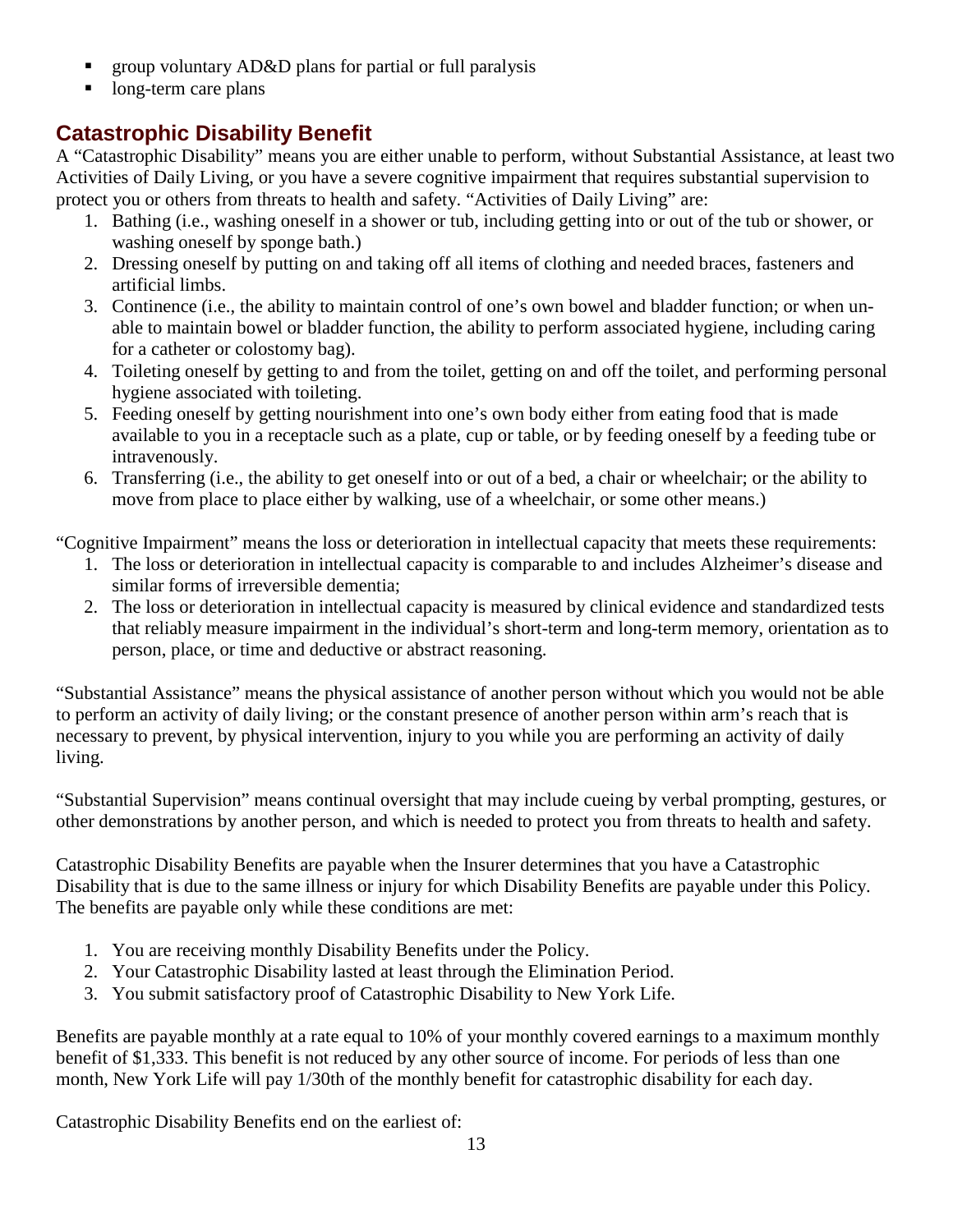- 1. the date your Catastrophic Disability ends;
- 2. the date you are no longer receiving monthly disability benefits under the Policy;
- 3. the date you fail to submit proof of continuing Catastrophic Disability; or
- 4. the date you die.

#### <span id="page-13-0"></span>**Rehabilitation**

You may receive partial disability benefits as described above when you participate in a rehabilitation program. With New York Life's approval, a rehabilitation program may include:

- vocational testing.
- vocational training,
- **Example 1** alternative treatment plans such as support groups, physical therapy, occupational therapy and speech therapy,
- workplace modifications, or
- job placement.

#### <span id="page-13-1"></span>**Family Care Expense Benefit**

If you have expenses for care of a child or other family member while you are participating in a rehabilitation program, the cost of that care, up to \$400 per month per child or family member, will be covered.

Dependent care expenses are those for care of your children younger than 13 or an older member of your household who is mentally or physically disabled and incapable of independent living.

Your dependent care credit cannot be more than your earnings and cannot be taken for more than 24 months. You must provide receipts from your caregiver. The caregiver may not be a member of your family, or living with you.

#### <span id="page-13-2"></span>**Indexed Earnings**

For the first 12 months that benefits are payable, your Indexed Earnings equal your covered earnings. After 12 monthly benefits are paid, your Indexed Earnings are your covered earnings, plus an increase applied on each anniversary of the date the monthly benefits became payable. The amount of each increase will be the lesser of 10% of your Indexed Earnings during your preceding year of disability; or the rate of increase in the Consumer Price Index (CPI-W) during the preceding calendar year.

#### <span id="page-13-3"></span>**Cost-of-Living Increases**

Your benefit will be adjusted on the date the 12th monthly benefit is payable. Further adjustment will take effect on each anniversary of the first adjustment. This increase is made to adjust benefits for cost-of-living increases. You may receive up to five cost-of-living increases while you receive benefits.

#### <span id="page-13-4"></span>**Social Security Disability Benefits**

You and your dependents may be eligible for Social Security disability payments if you are totally disabled. These benefits can begin in the sixth month of disability if your disability prevents you from doing any substantial, gainful work and is expected to last at least 12 months or result in death. The amount is based on your earnings history. You and the A&M System share the cost of your Social Security protection. Because of this, Social Security disability benefits are included as part of the 65% of pay you receive while disabled. Your LTD payments will be calculated based on the initial family Social Security benefit that you, your spouse and other dependents are entitled to receive. LTD benefits are not reduced for future Social Security benefit increases. If you are eligible to receive Social Security disability benefits but have not applied for them, they will still be considered as part of your disability income. In that case, or if you do not report your Social Security benefit amount, an estimated amount will be used to calculate your LTD benefit. Should the estimated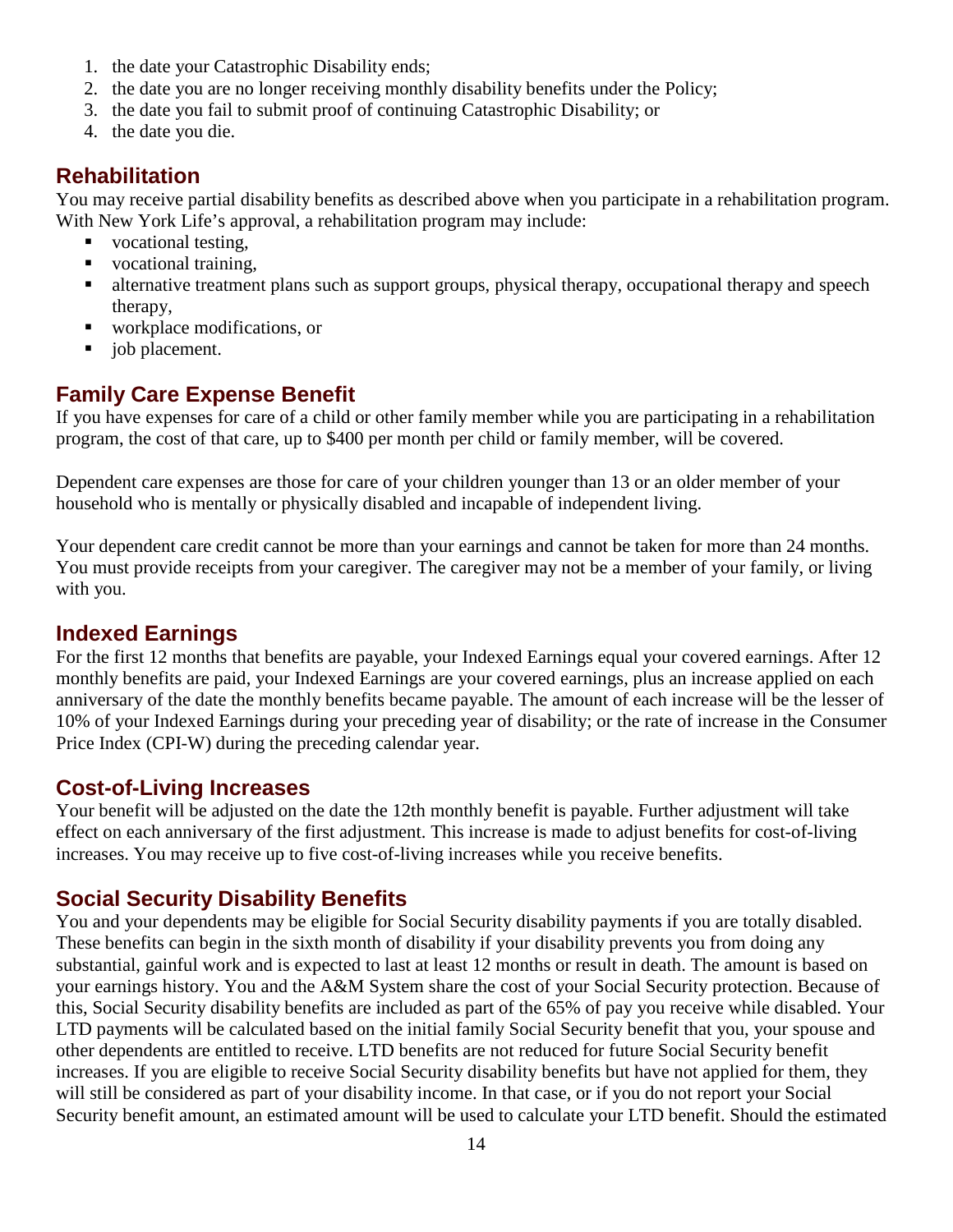benefit later prove to be incorrect, your LTD benefit will be adjusted, and you will receive a payment to correct any underpayment of your LTD benefit.

Instead of having your benefit reduced by an estimated Social Security benefit, you may sign an agreement that you will repay New York Life for any overpayments once Social Security payments begin. If you supply satisfactory evidence that you applied for Social Security disability benefits and your Social Security claim was denied, your LTD benefit will be calculated without the Social Security offset. You may be required to appeal the Social Security denial of your claim. If you have questions about Social Security disability benefits, contact your local Social Security office.

#### <span id="page-14-0"></span>**Workers' Compensation**

If you become ill or injured on the job, you may be eligible for two kinds of Workers' Compensation benefits:

- medical benefits related to your disability, and
- disability income benefits to help replace lost income.

Any disability income benefits you receive from Workers' Compensation become part of the 65% of pay you receive during disability. Your Workers' Compensation premiums are paid by the A&M System. Benefits are determined by state law.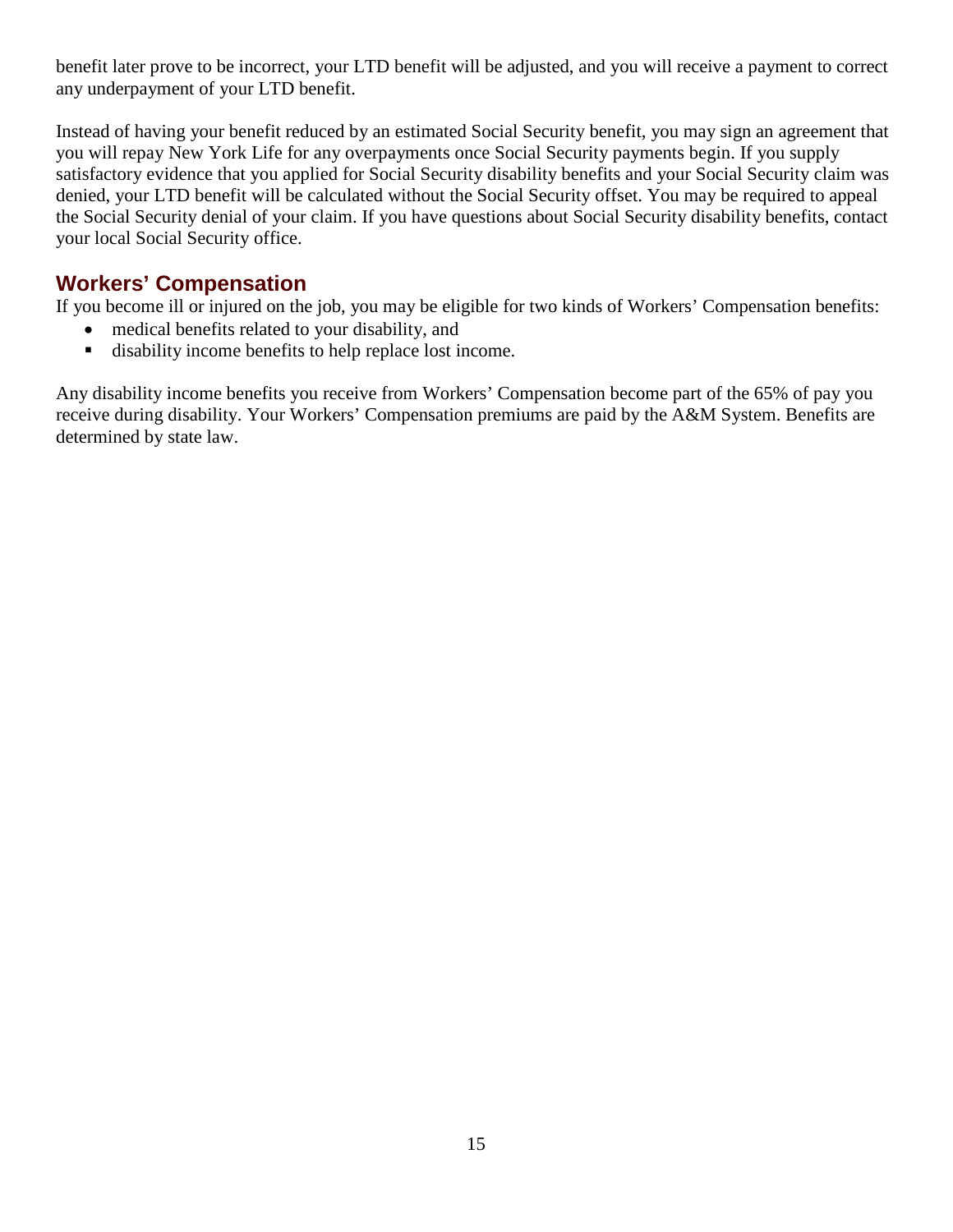# <span id="page-15-0"></span>**How Long Benefits Are Paid**

*Benefits for physical disabilities are payable for as long as you remain disabled up to age 65. Benefits may be paid beyond age 65 depending on your age when you become disabled. Benefits for non-organic mental disabilities are limited to 24 months.*

LTD benefits are designed to replace part of your income while you are disabled (as defined in section ["Disability"](#page-6-1)) during your working years. To do this, the plan will pay you benefits after 90 days of disability.

### <span id="page-15-1"></span>**Benefits for Physical Disability**

Benefits due to physical disabilities will continue while you are disabled until you recover, die or reach age 65. However, if you become disabled after reaching age 60, payments may extend past age 65 for the greater of the Reducing Benefit Duration or the Social Security normal retirement age, as shown below.

### <span id="page-15-2"></span>**Benefits for Mental Disabilities**

Benefits for mental disabilities are limited to the term of the disability or 24 months, whichever is less. Mental illness means any psychological, behavioral or emotional disorder or ailment of the mind, including physical manifestations of these disorders or ailments. It does not include demonstrable, structural brain damage. If you are confined to an accredited hospital or institution at the end of the 24 months, you will continue to receive LTD benefits while you remain confined in a hospital or other place licensed to provide medical care for your disabling condition.

### <span id="page-15-3"></span>**Proof of Disability**

Payments may also end if you do not provide periodic proof of your continued disability or you refuse to be examined at New York Life's request (see ["Disability"](#page-6-3)). Payments also end if you are partially disabled and begin earning more than 80% of your pre-disability pay, adjusted for inflation.

<span id="page-15-5"></span><span id="page-15-4"></span>

| Reducing Benefit Duration |                         | <b>Social Security Normal Retirement Age</b> |                          |
|---------------------------|-------------------------|----------------------------------------------|--------------------------|
| Age at time of disability | <b>Benefit duration</b> | <b>Birthdate</b>                             | SS normal retirement age |
| Less than 60              | To age 65               | 1937 or earlier                              | 65                       |
| 60                        | 60 months               | 1938                                         | $65 + 2$ months          |
| 61                        | 48 months               | 1939                                         | $65 + 4$ months          |
| 62                        | 42 months               | 1940                                         | $65 + 6$ months          |
| 63                        | 36 months               | 1941                                         | $65 + 8$ months          |
| 64                        | 30 months               | 1942                                         | $65 + 10$ months         |
| 65                        | 24 months               | 1943-1954                                    | 66                       |
| 66                        | 21 months               | 1955                                         | $66 + 2$ months          |
| 67                        | 18 months               | 1956                                         | $66 + 4$ months          |
| 68                        | 15 months               | 1957                                         | $66 + 6$ months          |
| $69+$                     | 12 months               | 1958                                         | $66 + 8$ months          |
|                           |                         | 1959                                         | $66 + 10$ months         |
|                           |                         | 1960 & later                                 | 67                       |

#### <span id="page-15-6"></span>**Recovery**

You will be considered recovered if you no longer meet the requirements for disability (see "Disability Section").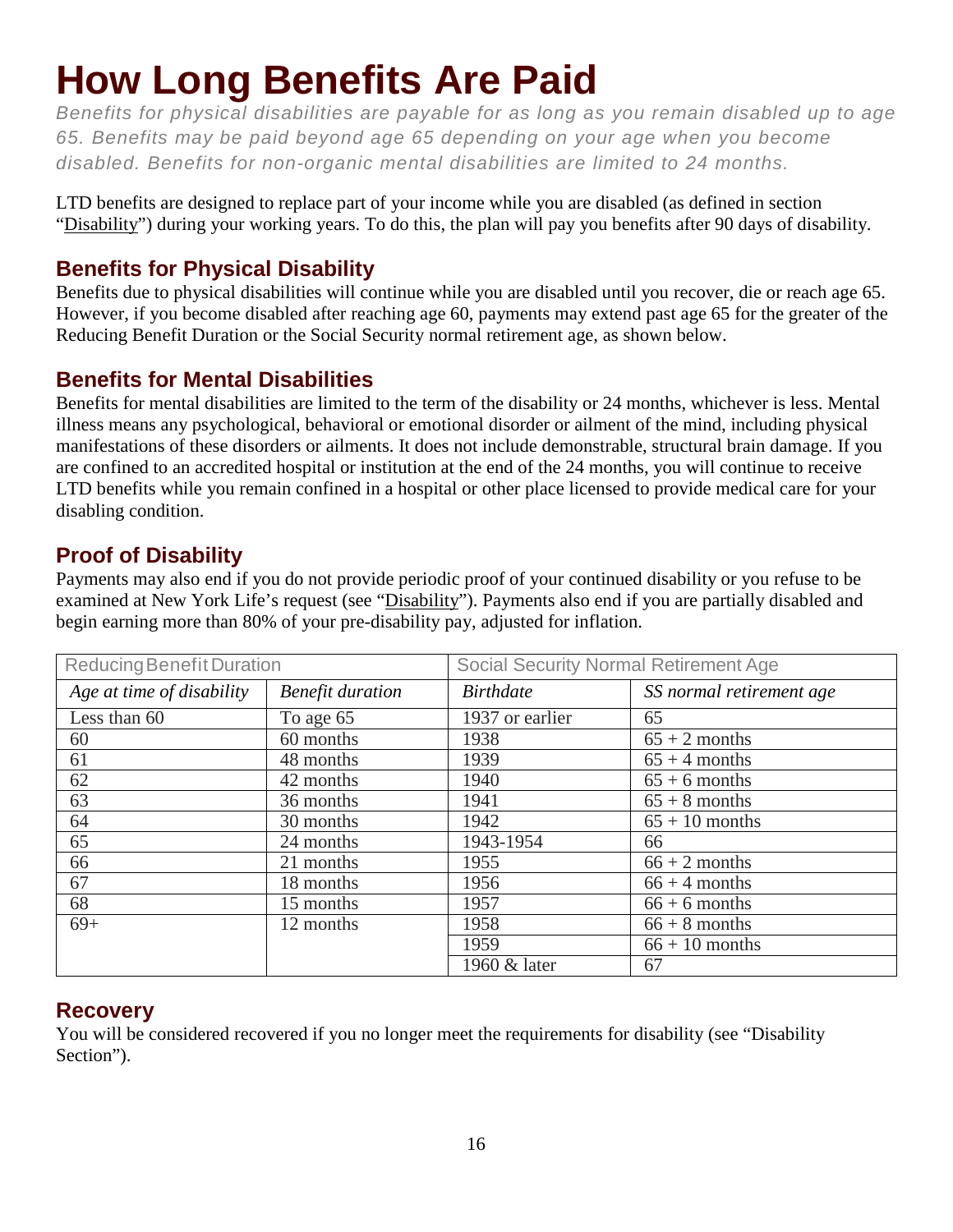# <span id="page-16-0"></span>**If You Die**

If you die after being disabled for at least 90 continuous days and you have received at least one monthly LTD benefit, your survivors will receive a benefit of three times your monthly benefit (before reduction for other income benefits and earnings). This will be paid to your spouse or, if you have no spouse, to your children younger than 26 who are dependent on you for financial support. If you have no spouse or dependent children younger than 26 it will be paid to your estate. If your survivors are to receive a benefit after your death, that benefit will be reduced by any overpayment that had been made to you.

### <span id="page-16-1"></span>**If You Refuse Treatment, Rehabilitation, or Accommodation**

Your benefits will stop if you refuse to receive recommended treatment that is generally acknowledged by physicians to cure, correct or limit the disabling condition. Benefits also will stop if you refuse to participate in a rehabilitation program or if you refuse to cooperate with or try accommodations designed to allow you to perform the essential duties of your job during your first 60 months of disability or of any job after 60 months of disability. This includes:

- changes to your worksite or job process to accommodate medical limitations, and
- adaptive equipment or devices designed to accommodate your medical limitations.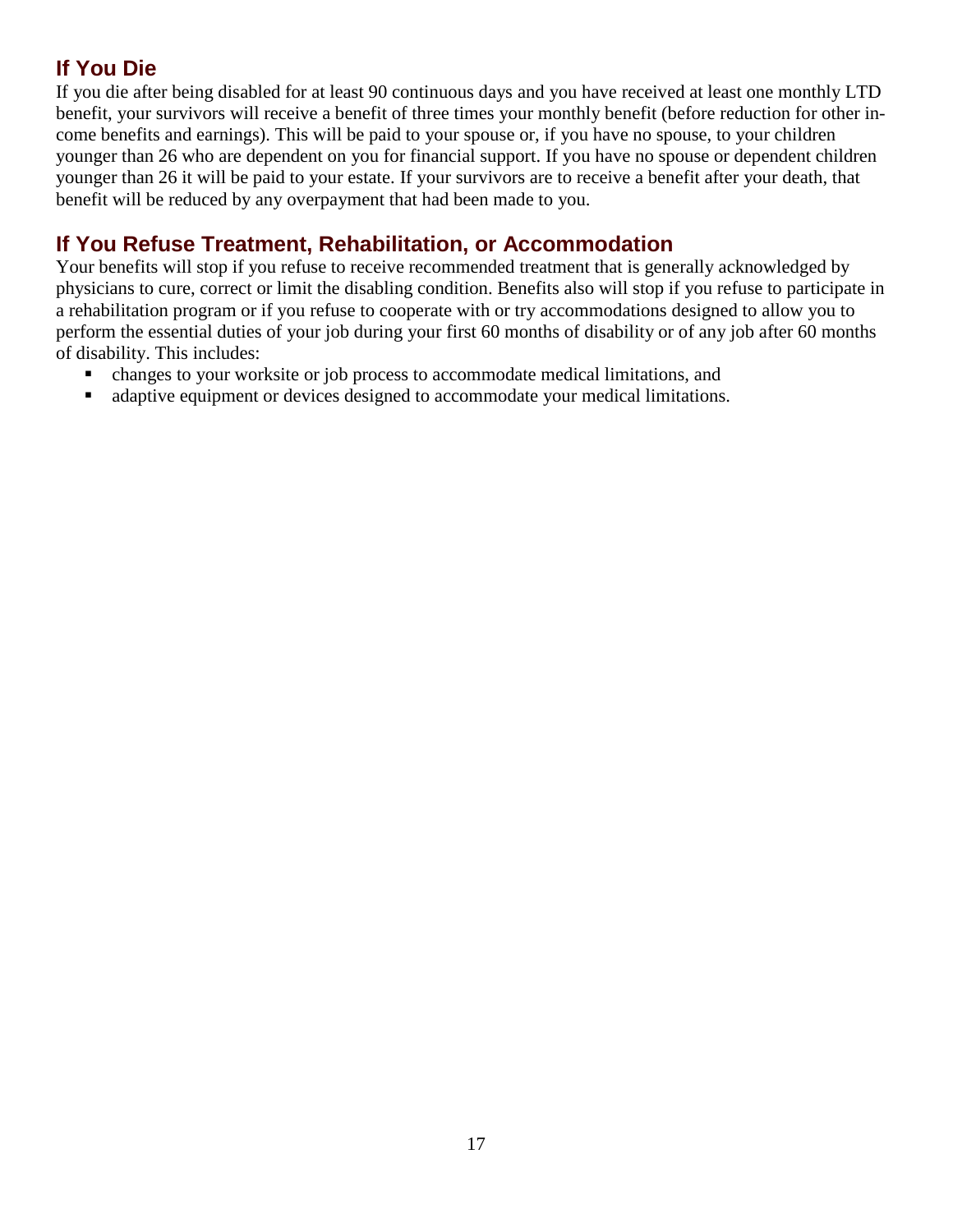# <span id="page-17-0"></span>**Applying For Benefits**

*You must apply for LTD benefits. If your claim is denied, you may follow a review process.*

If you have a claim for benefits, you should contact your Human Resources office within 30 days or as soon as reasonably possible after your disability begins. That office will give you the forms you need to apply for LTD benefits.

You must submit written proof of your disability to New York Life within 90 days after the end of the waiting period. If you cannot give proof within this period, you must give proof as soon as reasonably possible. However, you may not give proof of claim later than one year after proof is otherwise required, unless you are not legally competent.

Proof must include:

- date the disability began,
- the cause of the disability,
- the prognosis of your disability,
- your income (including copies of federal and state tax returns) and,
- evidence that you are under the care of a physician
- medical documentation.
- names and addresses of medical practitioners and facilities you are using or have used, and
- signed authorization for New York Life to obtain your medical, employment, financial and other information.

#### *New York Life also has the right to require, as proof of loss, your signed statement identifying all other income benefits and satisfactory proof that you and your dependents have applied for those benefits that are available*.

New York Life may periodically require further proof that you continue to be disabled and under a physician's care. You must comply with all requests by the due dates. New York Life, at its expense, may require a physical examination and may do so more than once. You must also notify New York Life immediately if you return to work at any job. Disagreements about benefits are rare, but should you and the company disagree about your eligibility for or the amount of your benefit, you may follow a review process.

#### <span id="page-17-1"></span>**How to Appeal a Claim**

If your claim for benefits is denied in whole or in part, New York Life will notify you in writing within 90 days after your claim form was filed. In special circumstances, New York Life may need an additional 90 days to give you a decision on your claim, but you will be notified of the delay and the reason for it.

The written notice of claim denial will give specific reasons for the denial and reference the specific plan provisions on which the denial is based. It will also describe any additional material you must submit and explain the plan's claim review procedures.

Within 60 days of receiving written notice of a claim denial, you or your authorized representative may submit a written request for reconsideration to New York Life. Be sure to state why you believe the claim should not have been denied and submit any data, questions or comments you think are appropriate. You may also review any pertinent plan documents. Your appeal will be reviewed by the claims administrator.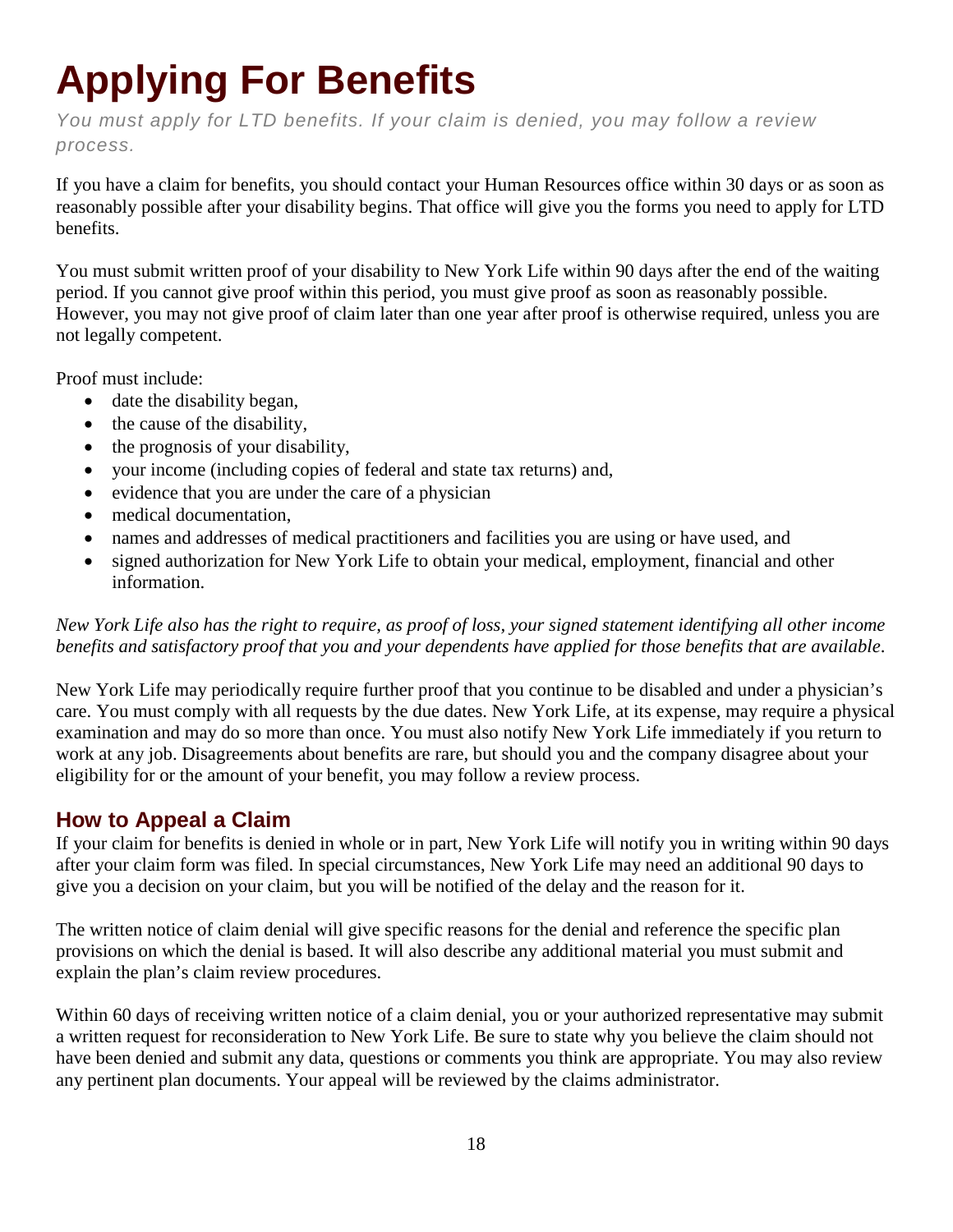A decision on the appeal will be made by New York Life within 60 days after receipt of your request for review unless special circumstances require additional time. In no event will a decision be made more than 120 days after receipt of your request.

The decision based on the review will be in writing and will include the specific reasons for the decision as well as specific references to the appropriate plan provisions on which the decision is based. This is the final decision on your claim.

#### <span id="page-18-0"></span>**Claim Payments**

You will receive monthly benefit payments after you complete your waiting period. Your first check will be mailed to you at the end of the month following your benefit start date. New York Life may, at its option, pay benefits in advance based on an estimated duration of your disability. You must repay any overpayments made in error. In other words, if you became disabled June 15, you would complete your 90-day waiting period on September 13. That would be your benefit start date. Your first check would be mailed to you sometime between September 13 and October 13. Subsequent checks would be mailed at approximately one-month intervals as long as you remain eligible for benefits.

#### <span id="page-18-1"></span>**Other Benefits**

After becoming disabled, you should also apply immediately for Social Security and any other benefits for which you might qualify.

#### <span id="page-18-2"></span>**Subrogation**

If you suffer a disability because of the action or omission of someone else, you should take legal action to recover lost wages from that person or entity. If you are receiving LTD benefits and do not initiate legal action within a reasonable period, New York Life may take legal action against the person or entity to recover the cost of the LTD benefits paid to you.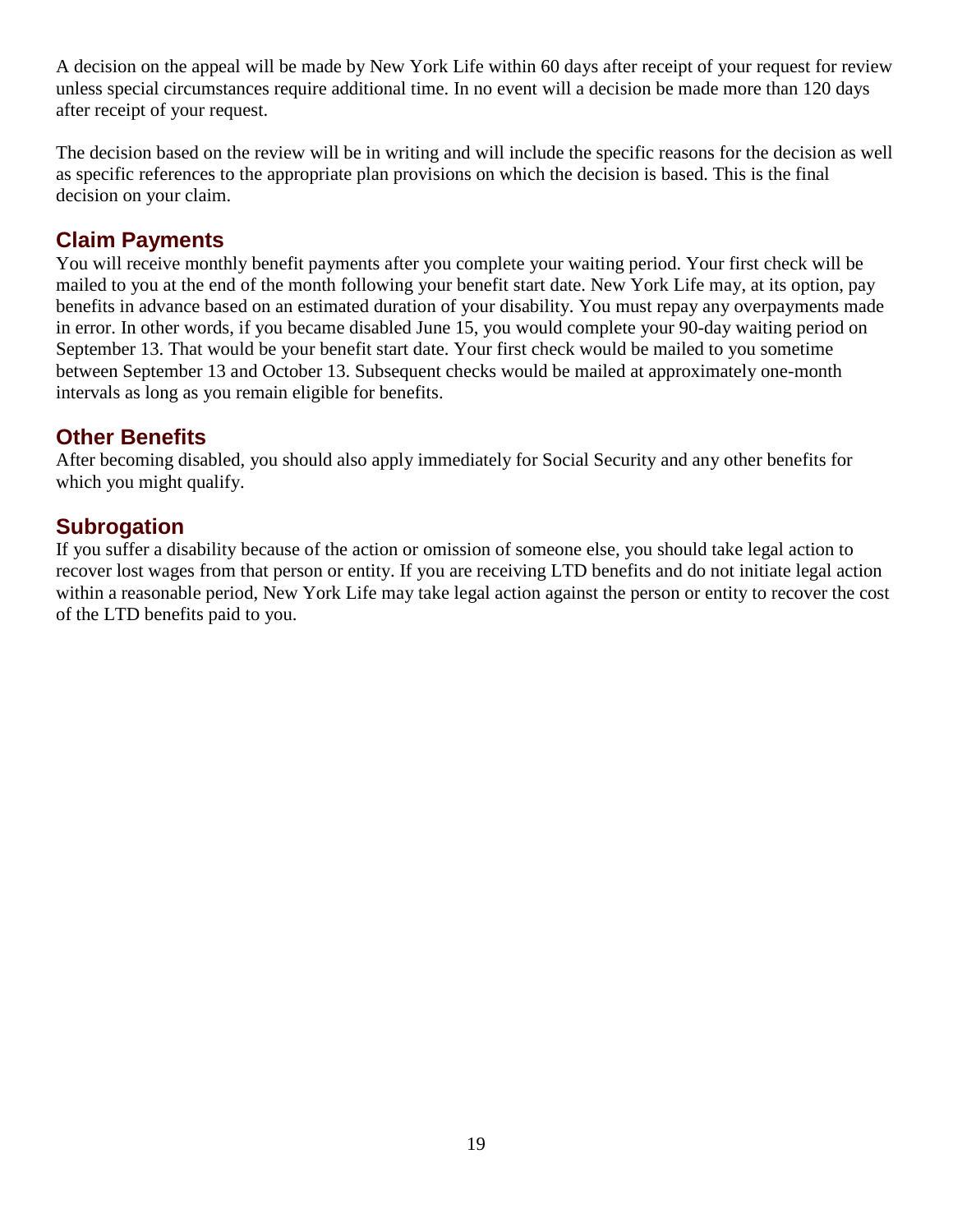# <span id="page-19-0"></span>**When Coverage Ends**

*Coverage normally ends on the last day of the month in which your employment ends. In some cases, coverage may be extended.*

As long as the plan remains in effect, you may be covered by the plan if you continue to meet the eligibility requirements. Your coverage will generally end on the earliest of the following dates:

- the day this policy ends,
- $\blacksquare$  the last day of the period for which you paid the premium,
- the last day of the month after you ask that your coverage be dropped,
- the last day of the month in which your employment ends or you become ineligible for coverage, or
- $\blacksquare$  the day the A&M System stops offering the plan.

Your coverage does not end due to a leave of absence unless you stop paying the premium (see "SECTION").

### <span id="page-19-1"></span>**Extension of Benefits**

If you are disabled and entitled to benefits when this plan ends, you will continue to receive benefits as long as you remain disabled from the same cause. However, benefits will not be paid for longer than they would have been paid had the policy remained in effect.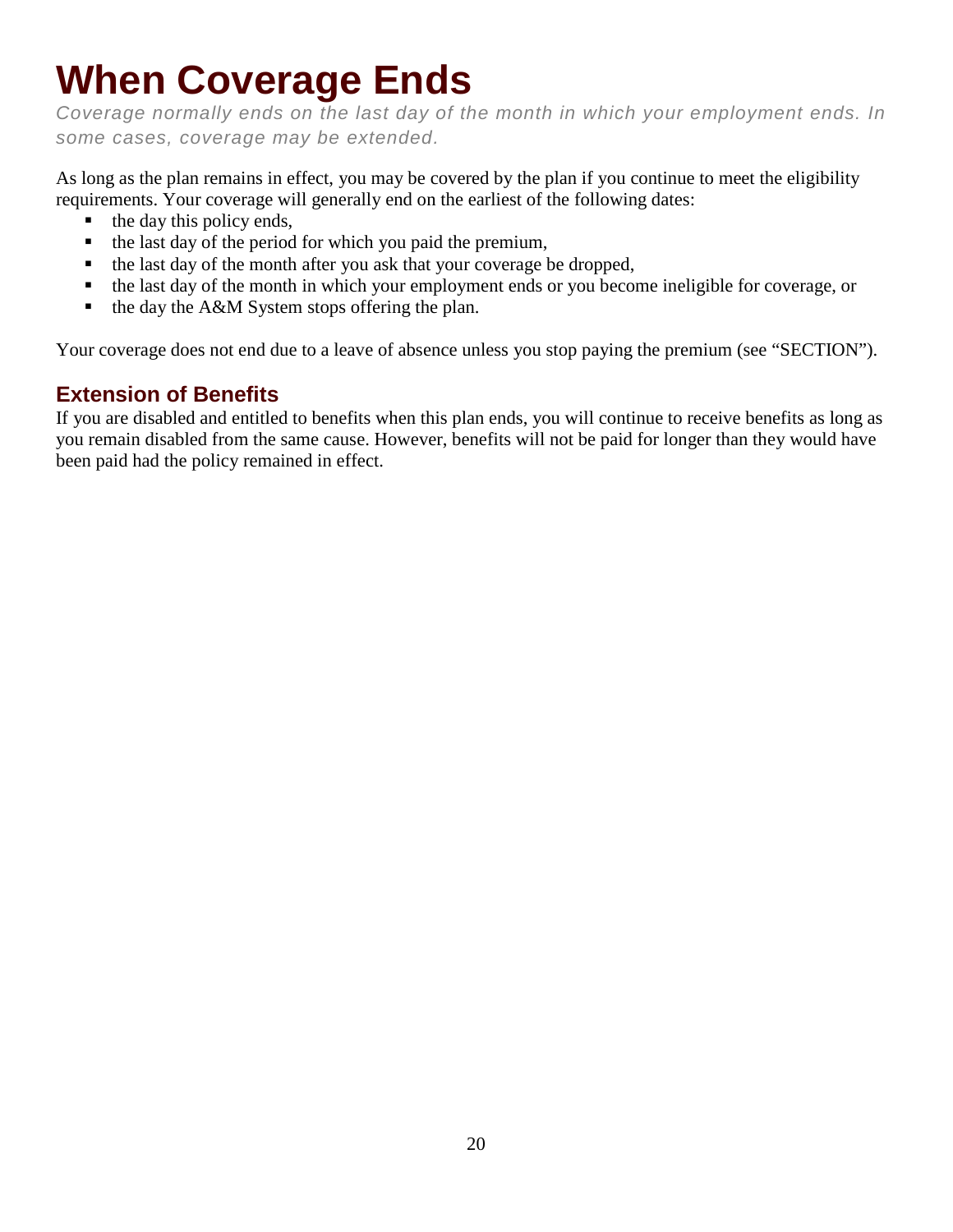# <span id="page-20-0"></span>**Administrative Information**

*Here are some other facts about the plan you might want to keep handy.*

#### <span id="page-20-1"></span>**Plan Name**

The official name of this plan is The Texas A&M University System Group Long-Term Disability Insurance Program (more familiar names: the Long-Term Disability Plan or LTD Plan).

#### <span id="page-20-2"></span>**Plan Sponsor**

The Texas A&M University System c/o Director of Benefits Administration Moore/Connally Building 301 Tarrow Dr., 5th Floor College Station, TX 77840 (979) 458-6330

#### <span id="page-20-3"></span>**Plan Administrator**

The plan administrator is Benefits Administration at The Texas A&M University System. Contact at the address shown for the Plan Sponsor.

### <span id="page-20-4"></span>**Type of Plan**

The Long-Term Disability plan is a group welfare plan providing income replacement benefits. It is a fullyinsured plan funded through employee and, in some cases, employer contributions.

#### <span id="page-20-5"></span>**Claims Administrator**

LTD plan benefits are insured through a contract with New York Life. Claims are also administered by New York Life. New York Life

P.O. Box 709015 Dallas, TX 75370-9015 (800) 362-4462

The plan contract governs all plan benefits. You may examine a copy of the contract or obtain a copy for a copying fee by contacting the Plan Sponsor.

#### <span id="page-20-6"></span>**Questions and Complaints**

If you have a question or a complaint, call New York Life at 1 (800) 362-4462 or write to: New York Life P.O. Box 709015 Dallas, TX 75370-9015

If your problem is not resolved, call or write to:

The Texas Department of Insurance P.O. Box 149104 Austin, TX 78714-9104 Phone: 1 (800) 252-3439 Fax: 1 (512) 475-1771 POLICY NUMBER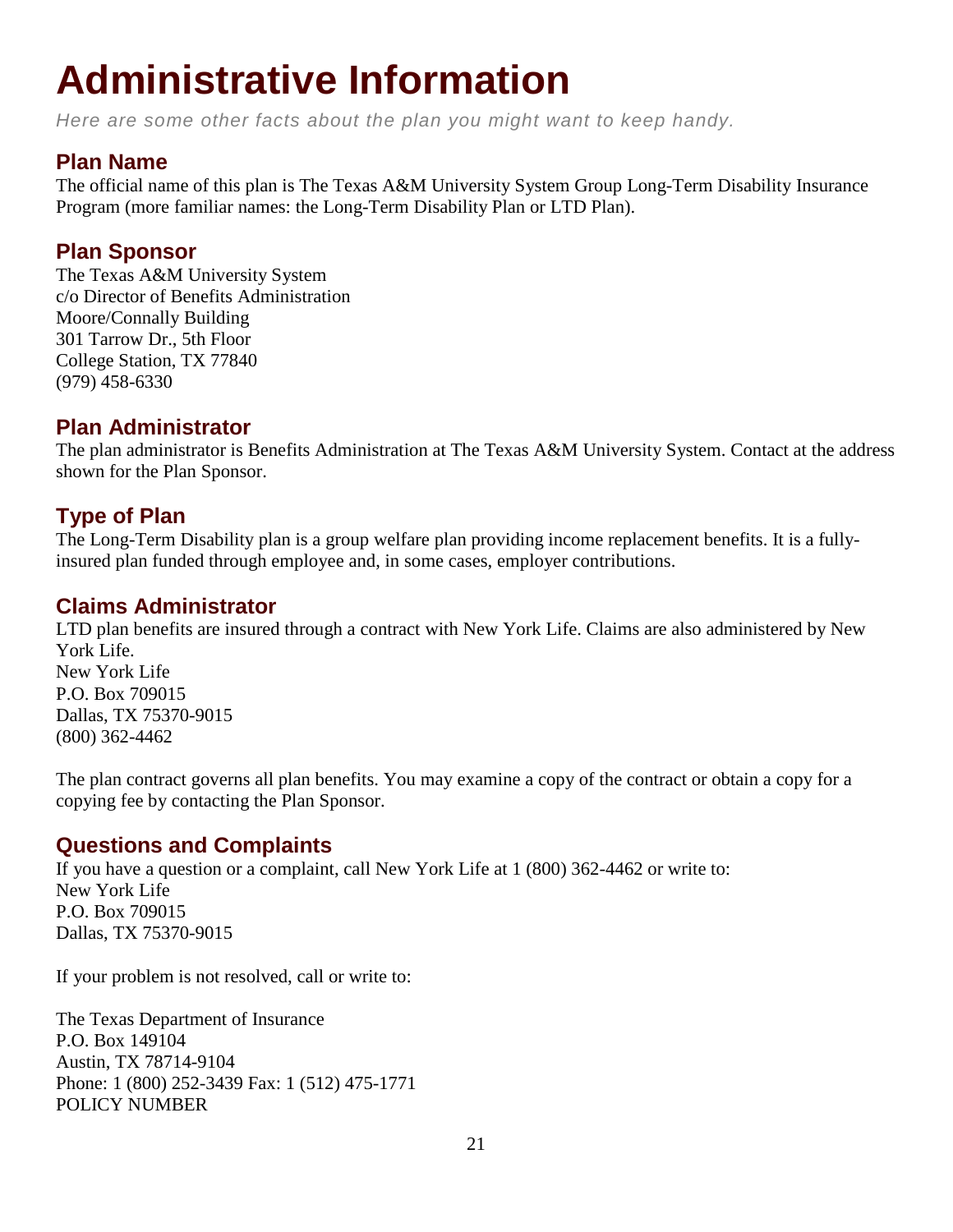#### VDT98005

#### <span id="page-21-0"></span>**Plan Year**

Plan records are kept on a plan-year basis. The plan year begins each September 1 and runs through the next August 31.

#### <span id="page-21-1"></span>**Employer Identification Number**

74-2648747

#### <span id="page-21-2"></span>**Agent For Service of Legal Process**

Plan Administrator

#### <span id="page-21-3"></span>**Future of the Plan**

While The Texas A&M University System intends to continue this plan indefinitely, it may change, suspend or end the plan at any time for any reason.

If the Long-Term Disability plan ended, benefits would be paid only for disabilities that occurred before the plan ended. No benefits would be payable for disabilities that occurred after the date the plan ended.

System Benefits Administration